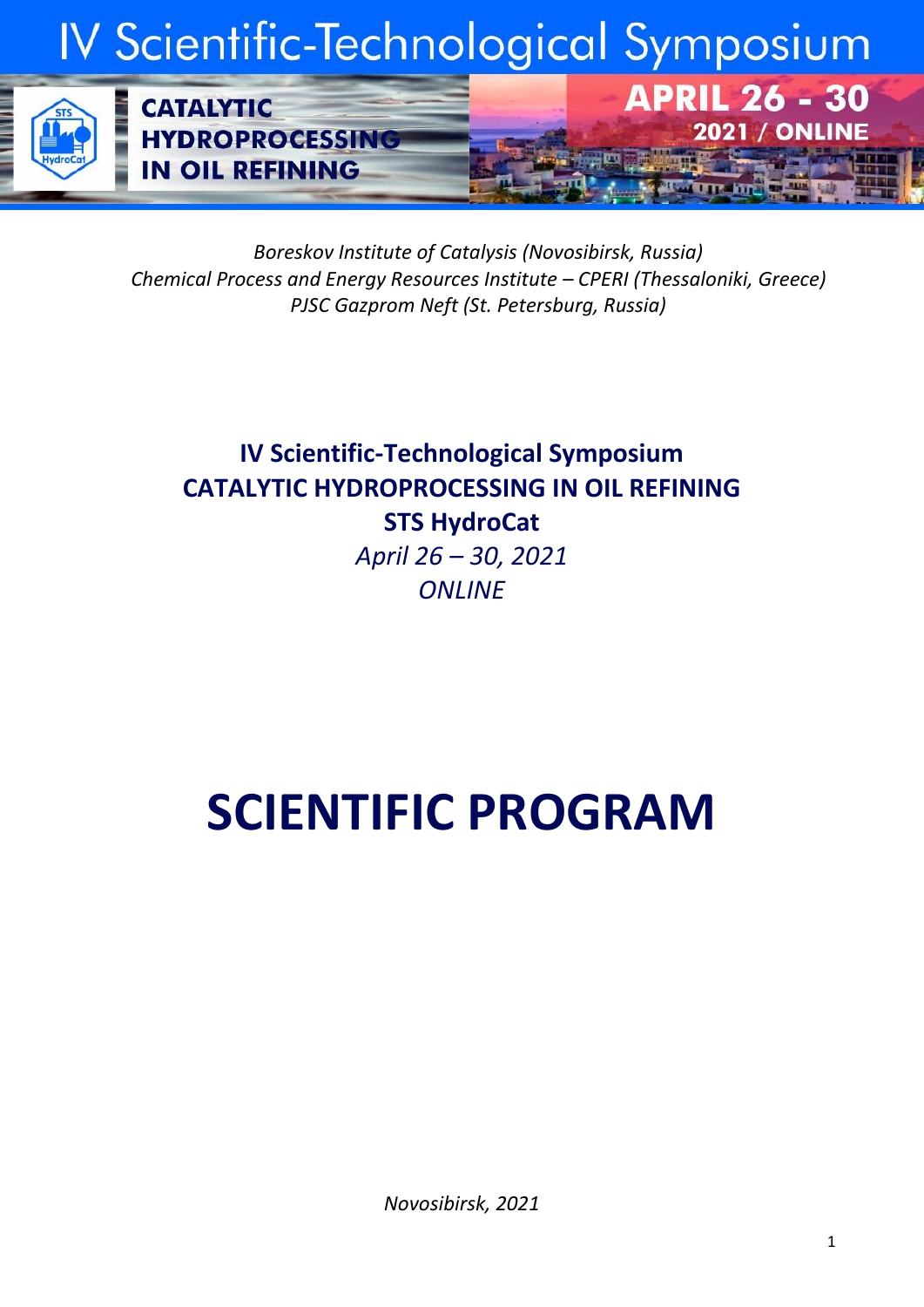#### **Timetable**

| April 26, Monday                           |                         | April 27, Tuesday                                                                                                                   |                                                                                                                                                                                | April 28, Wednesday |                                                        | April 29, Thursday    |                   |
|--------------------------------------------|-------------------------|-------------------------------------------------------------------------------------------------------------------------------------|--------------------------------------------------------------------------------------------------------------------------------------------------------------------------------|---------------------|--------------------------------------------------------|-----------------------|-------------------|
| <b>Novosibirsk Local Time</b><br>$UTC + 7$ |                         | 09.00-09.15<br>09.15-09.30<br>09.30-09.45<br>09.45-10.00<br>10.00-10.15<br>10.15-10.30<br>10.30-11.00<br>11.00-11.15<br>11.15-11.30 | OP-8 Pacheco-Jimenez<br>OP-9 Alvarez-Majmutov<br>OP-10 Diaz de Leon<br>OP-11 Saiko<br>OP-12 Xuanjun Ai<br>OP-13 Vatutina<br>Coffee break<br>OP-14 Danilova<br>OP-15 Tregubenko |                     |                                                        |                       |                   |
|                                            |                         | 11.30-11.45                                                                                                                         | OP-16 Shamanaev                                                                                                                                                                | 11.30-11.45         | OP-29 Belskaya                                         |                       |                   |
|                                            |                         | 11.45-12.00                                                                                                                         | OP-17 Belopukhov                                                                                                                                                               | 11.45-12.00         | OP-30 Bogomolova                                       |                       |                   |
|                                            |                         | 12.00-12.15                                                                                                                         | OP-18 Golubev                                                                                                                                                                  | 12.00-12.15         | OP-31 Nazarova                                         |                       |                   |
|                                            |                         | 12.15-12.30                                                                                                                         | OP-19 Belinskaya                                                                                                                                                               | 12.15-12.30         | OP-32 Porsin                                           |                       |                   |
|                                            |                         | 12.30-14.00                                                                                                                         | Lunch                                                                                                                                                                          | 12.30-14.00         | Lunch                                                  |                       |                   |
|                                            |                         |                                                                                                                                     |                                                                                                                                                                                |                     | 14.00-14.45                                            | <b>PL-3 Lemonidou</b> |                   |
| 15.00-15.15                                | <b>OPENING</b>          | 14.00-14.45                                                                                                                         | <b>PL-1 Schwieger</b>                                                                                                                                                          | 14.00-14.45         | PL-2 Rana                                              | 14.45-15.00           | OP-36 Naranov     |
|                                            |                         | 14.45-15.15                                                                                                                         | <b>KL-2 Thybaut</b>                                                                                                                                                            | 14.45-15.15         | <b>KL-3 Danilevich</b>                                 | 15.00-15.15           | OP-37 Romero      |
|                                            |                         | 15.15-15.30                                                                                                                         | OP-20 Karakoulia                                                                                                                                                               | 15.15-15.30         | OP-33 Snytnikov                                        | 15.15-15.30           | OP-38 Glotov      |
| 15.15-15.45                                | <b>KL-1 Bezergianni</b> | 15.30-15.45                                                                                                                         | OP-21 Kokliukhin                                                                                                                                                               | 15.30-15.45         | OP-34 Krivtcova                                        | 15.30-15.45           | OP-39 Dimitriadis |
| 15.45-16.00                                | OP-1 Nadeina            | 15.45-16.00                                                                                                                         | OP-22 Palos                                                                                                                                                                    | 15.45-16.00         | OP-35 Potapenko                                        | 15.45-16.00           | OP-40 Chuzlov     |
| 16.00-16.30                                | Coffee break            | 16.00-16.30                                                                                                                         | Coffee break                                                                                                                                                                   | 16.00-16.30         | Coffee break                                           | 16.00-16.30           | Coffee break      |
|                                            |                         |                                                                                                                                     |                                                                                                                                                                                |                     |                                                        |                       |                   |
| 16.30-16.45                                | OP-2 Orlović            | 16.30-16.45                                                                                                                         | OP-23 Pernalete                                                                                                                                                                | 16.30-18.00         | <b>Poster Session</b><br>flash-poster<br>presentations | 16.30-16.45           | OP-41 Stepacheva  |
| 16.45-17.00                                | OP-3 Kazakov            | 16.45-17.00                                                                                                                         | OP-24 Stepanova                                                                                                                                                                |                     |                                                        | 16.45-17.00           | OP-42 Matveeva    |
| 17.00-17.15                                | OP-4 Shkurenok          | 17.00-17.15                                                                                                                         | OP-25 Margellou                                                                                                                                                                |                     |                                                        | 17.00-17.15           | OP-43 Malbakhova  |
| 17.15-17.30                                | OP-5 Yashnik            | 17.15-17.30                                                                                                                         | OP-26 Simakova                                                                                                                                                                 |                     |                                                        | 17.15-17.30           | <b>CLOSING</b>    |
| 17.30-17.45                                | OP-6 Devers             | 17.30-17.45                                                                                                                         | OP-27 Zagoruiko                                                                                                                                                                |                     |                                                        |                       |                   |
| 17.45-18.00                                | OP-7 Ntagkonikou        | 17.45-18.00                                                                                                                         | OP-28 Pimerzin                                                                                                                                                                 |                     |                                                        |                       |                   |

**PL – Plenary lecture; KL – Keynote lecture; OP – Oral presentation**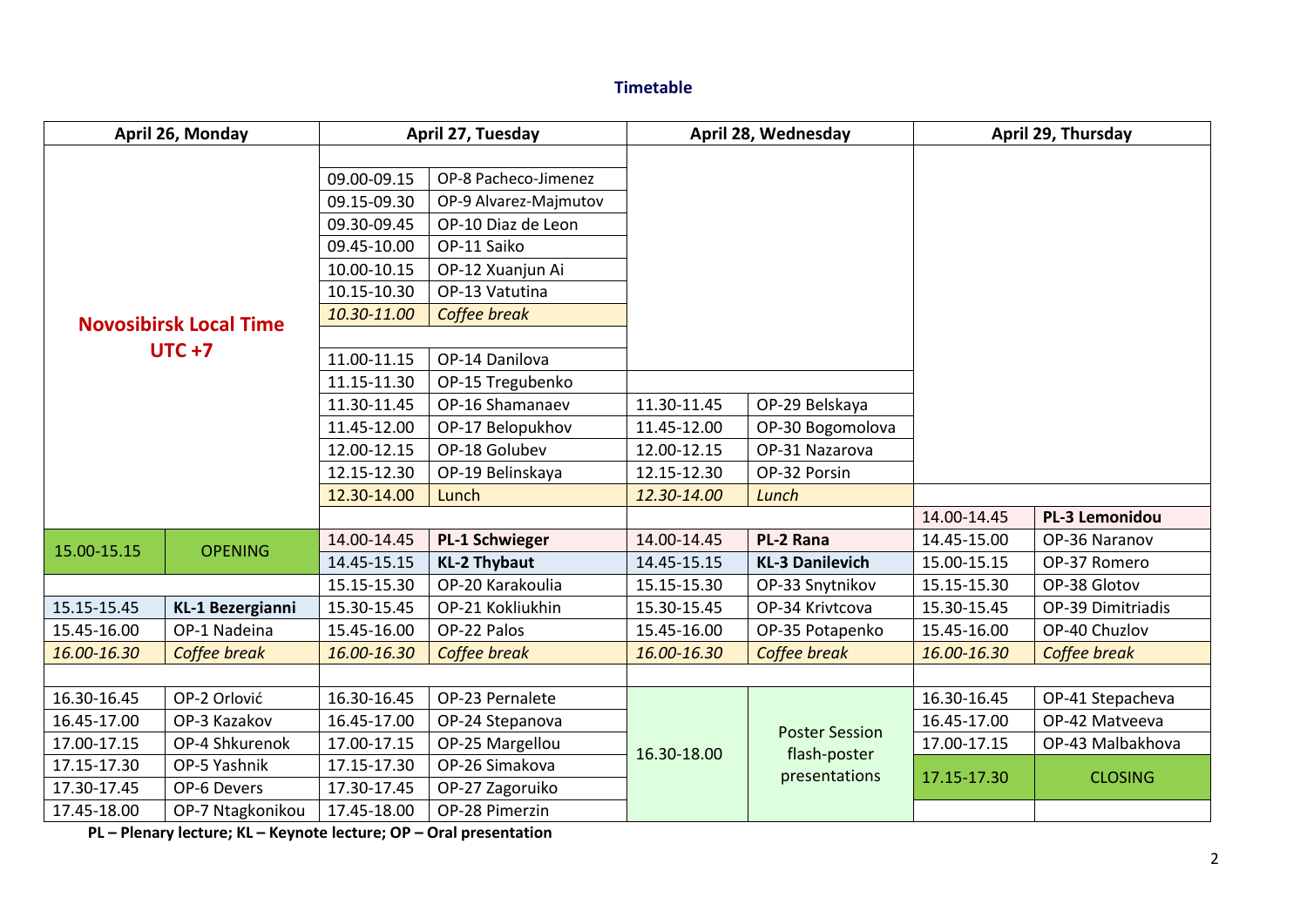# **April 26, Monday**

**15.00 – 15.15 Opening Ceremony**

#### **Keynote Lecture**

**15.15 – 15.45 KL-1 Dr. Stella Bezergianni CATALYTIC HYDROPROCESSING: AN EFFECTIVE MODE FOR DIRECT FUELS DECARBONIZATION** *Centre for Research & Technology Hellas / CERTH Chemical Process & Energy Resources Institute / CPERI, Greece*

#### **Oral Presentation**

**15.45 – 16.00**

#### **OP-1**

Nadeina K.A.<sup>1</sup>, Danilevich V.V.<sup>1</sup>, Kazakov M.O.<sup>1</sup>, Romanova T.S.<sup>1</sup>, Gabrienko A.A.<sup>1</sup>, Pakharukova V.A.<sup>1</sup>, Danilova I.G.<sup>1</sup>, Nikolaeva O.A.<sup>1</sup>, Gerasimov E.Yu.<sup>1</sup>, Kondrashev D.O.<sup>2</sup>, Kleimenov A.V.<sup>2</sup>, Klimov O.V.<sup>1</sup>, Noskov A.S.<sup>1</sup> **INFLUENCE OF Si DOPING TO HYDROTREATING CATALYSTS OF FCC FEED PRETREATMENT** *<sup>1</sup>Boreskov Institute of Catalysis, Novosibirsk, Russia <sup>2</sup>PJSC Gazprom neft, Saint Petersburg, Russia*

*16.00 – 16.30 – Coffee break*

#### **Oral Presentations**

#### **16.30 – 16.45**

#### **OP-2**

Glišić S.B.<sup>1</sup> , Prokić-Vidojević D.<sup>2</sup> , **Orlović A.M.<sup>1</sup>**

**INFLUENCE OF THE TRANSITION METAL AND CATALYST DRYING PROCEDURE ON THE CATALYTIC PERFORMANCE OF Re/Pd, Co/Mo AND COMMERCIAL CATALYSTS SUPPORTED ON HEXAGONAL MESOPOROUS SILICAS DOPED WITH Ti-IONS DURING THE HDS OF DIBENZOTHIOPHENE AND 4,6- DIMETHYLDIBENZOTHIOPHENE**

*<sup>1</sup>University of Belgrade, Belgrade, Serbia 2Military Technical Institute (VTI), Belgrade, Serbia*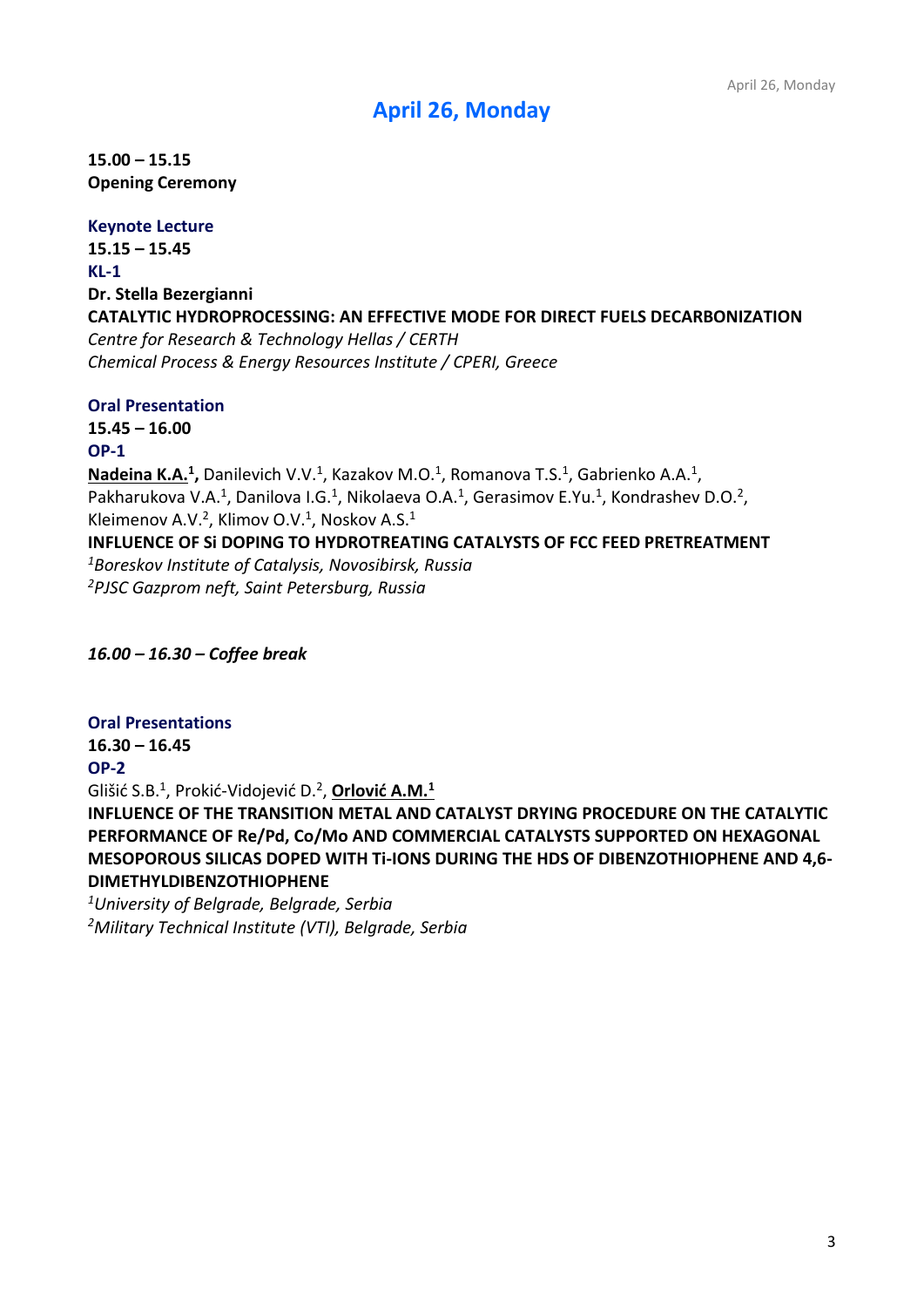# **16.45 – 17.00**

#### **OP-3**

Kazakov M.O.<sup>1</sup>, Revyakin M.E.<sup>1</sup>, Nadeina K.A.<sup>1</sup>, Vatutina Yu.V.<sup>1</sup>, Kondrashev D.O.<sup>2</sup>, Golovachev V.A.<sup>2</sup>, Kleimenov A.V.<sup>2</sup>, Vedernikov O.S.<sup>2</sup>, Klimov O.V.<sup>1</sup>, Noskov A.S.<sup>1</sup> **TUNING METAL-ACID PROPERTIES OF ZEOLITE HYDROCRACKING CATALYSTS BY SUPPORTING NiMo WITH IMPREGNATION SOLUTIONS OF DIFFERENT COMPOSITION**

*<sup>1</sup>Boreskov Institute of Catalysis, Novosibirsk, Russia <sup>2</sup>PJSC Gazprom neft, St Petersburg, Russia*

# **17.00 – 17.15**

#### **OP-4**

Shkurenok V.A.<sup>1</sup>, Yablokova S.S.<sup>1</sup>, Smolikov M.D.<sup>1</sup>, Kir'yanov D.I.<sup>1</sup>, Belyi A.S.<sup>1</sup>, Kondrashev D.O.<sup>2</sup>, Kleimenov A.V.<sup>2</sup>

**NEW DIRECTION IN THE HYDROPROCESSING OF GASOLINE FRACTIONS: INTEGRATION OF C5-C<sup>6</sup> AND C7-PARAFFIN HYDROCARBONS ISOMERIZATION PROCESSES**

<sup>1</sup>Center of New Chemical Technologies BIC, Omsk, Russia <sup>2</sup>PJSC Gazprom neft, Saint Petersburg, Russia

# **17.15 – 17.30**

# **OP-5**

**Yashnik S.A.<sup>1</sup>** , Ismailov E.G.<sup>2</sup> , Ismagilov Z.R.<sup>1</sup>

**EFFECT OF BENTONITE ADDITION ON PROPERTIES OF NANOSTRUCTURED PtPd-ZEOLITE HYDRODESULFURIZATION CATALYST**

*<sup>1</sup>Boreskov Institute of Catalysis, Novosibirsk, Russia 2 Institute of Petrochemical Processes of ANAS, Baku, Azerbaijan*

# **17.30 – 17.45**

#### **OP-6**

**Devers E.**<sup>1</sup>, Lesage C.<sup>1,2</sup>, Legens C.<sup>1</sup>, Briois V.<sup>2</sup>

**NEW METHODOLOGY COUPLING RAMAN AND XAS FOR THE SPECIATION OF ADDITIVATED Mo-BASED HDS CATALYSTS AND CHARACTERIZATION BY QUICK-XAS OPERANDO OF THEIR LIQUID SULFIDATION**

*1 IFP Energies nouvelles, Solaize, France <sup>2</sup>Synchrotron SOLEIL L'orme des Merisiers, Gif-sur-Yvette Cedex, France*

#### **17.45 – 18.00**

#### **OP-7**

**Ntagkonikou V.1,2 ,** Bezergianni S.<sup>1</sup> , Karonis D.<sup>2</sup>

#### **AN ALTERNATIVE APPROACH FOR LCO UPGRADING**

*1Chemical Process and Energy sources Institute-CPERI, Centre of Research and Technology Hellas-CERTH, Thessaloniki, Greece*

*2National Technical University of Athens, Zografou Campus, Athens, Greece*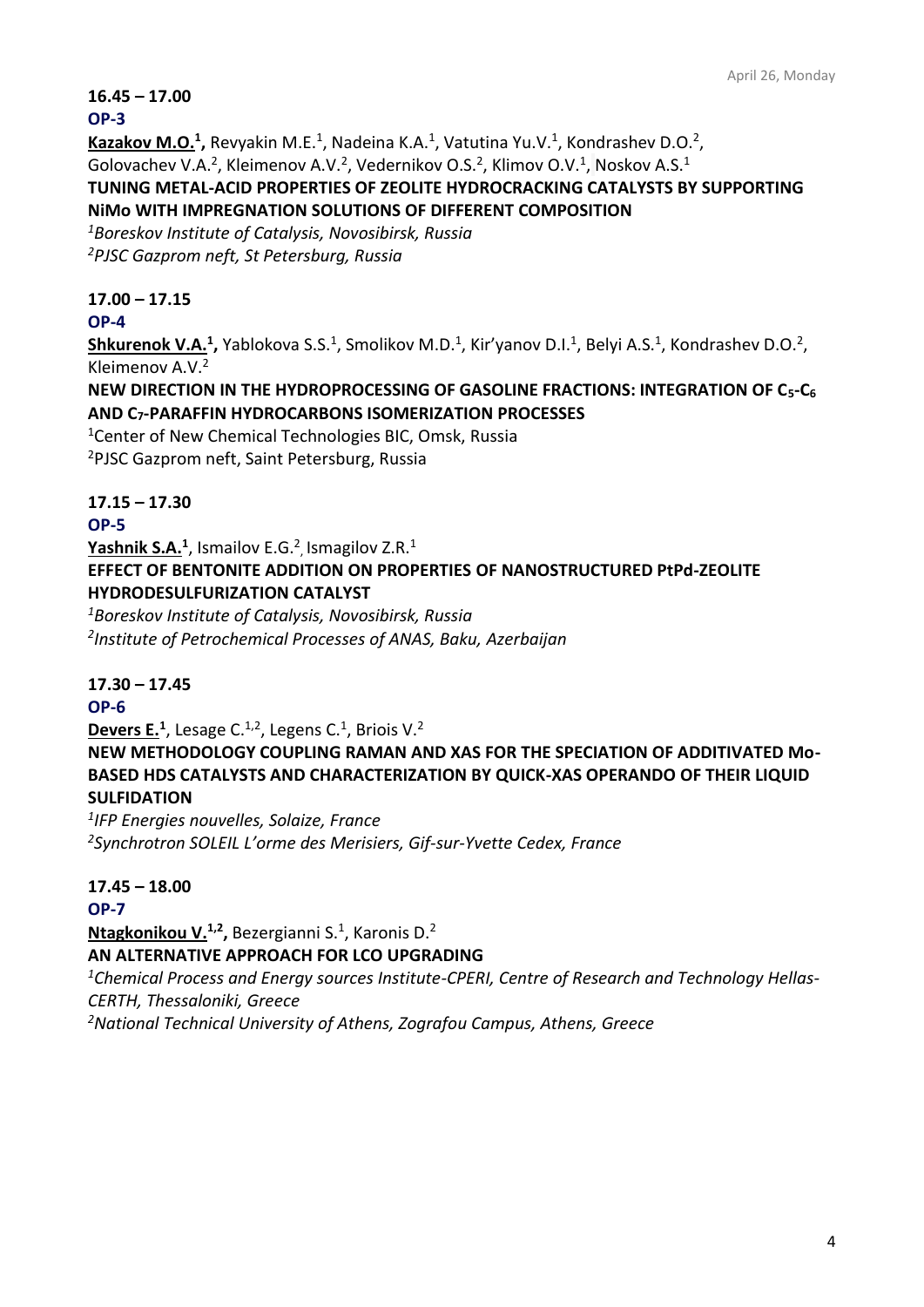# **April 27, Tuesday**

# **Oral Presentations**

# **09.00 – 09.15**

# **OP-8**

Pacheco-Jiménez H.O.<sup>1,2</sup>, Santes V.<sup>1</sup>, Sotelo-Boyás R.<sup>2</sup>, Santolalla-Vargas C.E.<sup>1</sup>, Gonzalez-Alatriste J.E.<sup>1</sup> **HYBRID DIESEL PRODUCTION VIA CATALYTIC CO-HYDROPROCESSING OF BLENDS GASOIL-WASTE COOKING OIL** 

*<sup>1</sup>Departamento de Biociencias e Ingenieria, Centro Interdisciplinario de Investigaciones y Estudios sobre Medio Ambiente y Desarrollo (CIIEMAD), Instituto Politecnico Nacional, Mexico City, Mexico <sup>2</sup>Departamento de Ingenieria Quimica Petrolera, Escuela Superior de Ingenieria Quimica e Industrias Extractivas (ESIQIE), Instituto Politecnico Nacional, Zacatenco, Mexico City, Mexico*

# **09.15 – 09.30**

#### **OP-9**

**Alvarez-Majmutov A.,** Badoga S., Xing T., Chen J.

**PRODUCING LOW CARBON FUELS BY CO-HYDROCRACKING HTL BIOCRUDE WITH VACUUM GAS OIL**

*Natural Resources Canada, CanmetENERGY Devon, Canada*

#### **09.30 – 09.45**

#### **OP-10**

Quintana-Gamboa S., Richards-Figueroa Z., Torres-Otañez G., Fuentes-Moyado S.,

#### **Díaz de León J.N.**

#### **NiMoS NANOCUBES FOR HYDRODESULFURIZATION OF LIGHT HYDROCARBONS**

*Universidad Nacional Autónoma de México, Nanoscience and Nanotechnology Center, Ensenada B.C., México*

#### **09.45 – 10.00**

#### **OP-11**

Saiko A.V.<sup>1</sup>, Potapenko O.V.<sup>2</sup>, Nadeina K.A.<sup>1</sup>, Porotikova O.V.<sup>2</sup>, Sorokina T.P.<sup>2</sup>, Doronin V.P.<sup>2</sup>, Kazakov M.O.<sup>1</sup>, Klimov O.V.<sup>1</sup>, Kondrashev D.O.<sup>3</sup>, Kleimenov A.V.<sup>3</sup>, Noskov A.S.<sup>1</sup> **INFLUENCE OF NITROGEN CONTAINING COMPOUNDS OF DIFFERENT NATURE IN HYDROTREATED VGO ON PRODUCT COMPOSITION OF FCC PROCESS FOR LIGHT OLEFINS PRODUCTION**

*<sup>1</sup>Boreskov Institute of Catalysis, Novosibirsk, Russia <sup>2</sup>Center of New Chemical Technologies BIC, Omsk, Russia <sup>3</sup>PJSC Gazprom neft, Saint Petersburg, Russia*

#### **10.00 – 10.15**

#### **OP-12**

**Ai X.<sup>1</sup> ,** Chi X.<sup>1</sup> , Wang D.<sup>1</sup> , Tian Z.<sup>1</sup> , Shi Q.<sup>2</sup> , Wang J.<sup>2</sup> **DETERMINATION OF VARIOUS CHEMICAL STRUCTURES IN BASE OIL USING MULTIDIMENSIONAL NMR SPECTROSCOPY**

*<sup>1</sup>Dalian National Laboratory for Clean Energy, Dalian Institute of Chemical Physics, Chinese Academy of Sciences, Dalian, China*

*2School of Biological Engineering, Dalian Polytechnic University, Dalian, China*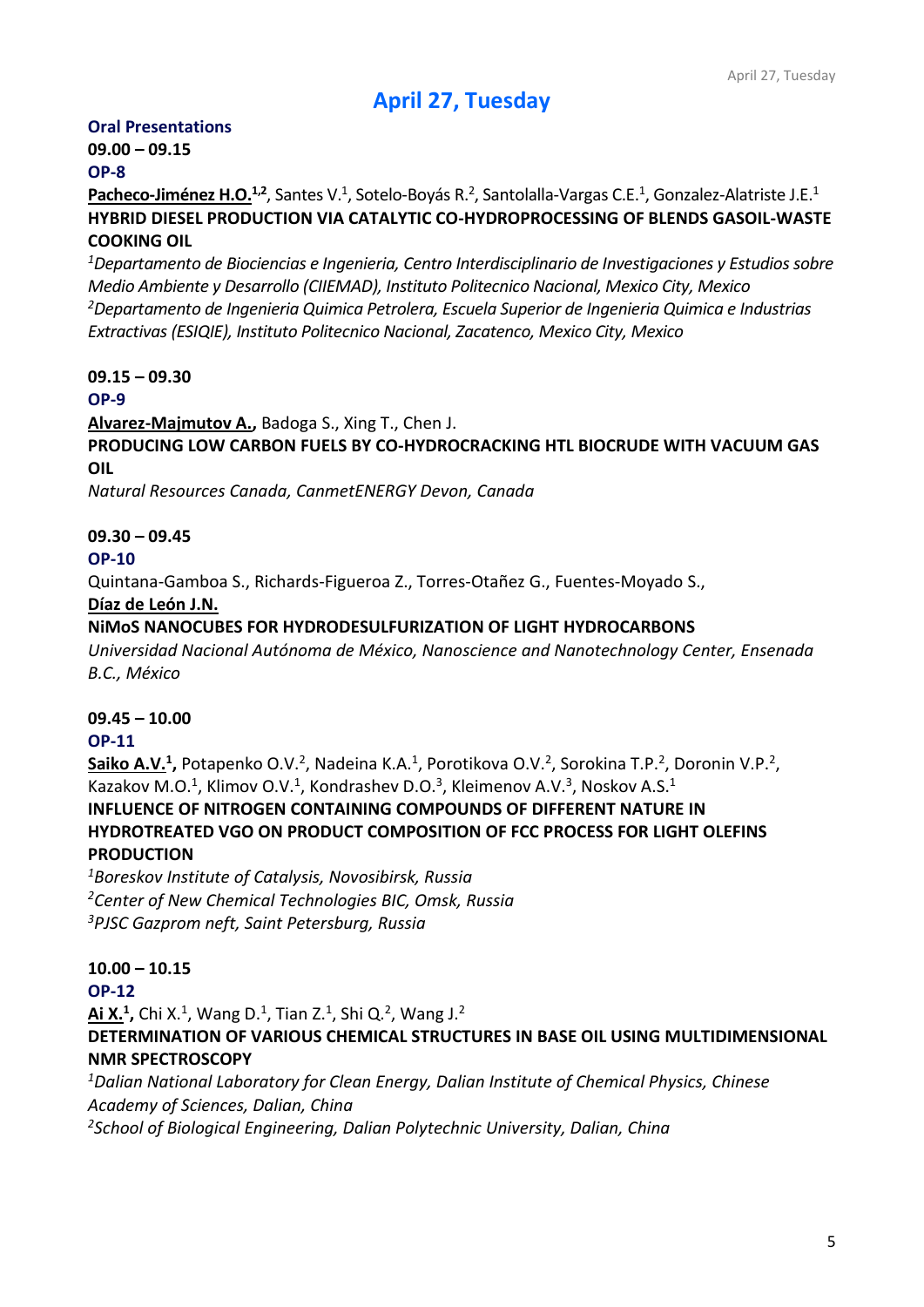#### **10.15 – 10.30**

**OP-13**

**Vatutina Yu.V.,** Kazakov M.O., Nadeina K.A., Budukva S.V., Gerasimov E.Yu., Klimov O.V., Noskov A.S.

**IS IT POSSIBLE TO REACTIVATE HYDROTREATING CATALYST POISONED BY Si?** 

*Boreskov Institute of Catalysis, Novosibirsk, Russia*

*10.30 – 11.00 – Coffee break*

#### **Oral Presentations**

**11.00 – 11.15**

**OP-14**

Danilova I.G.<sup>1</sup>, Dik P.P.<sup>1</sup>, Gabrienko A.A.<sup>1</sup>, Sorokina T.P.<sup>2</sup>, Paukshtis E.A.<sup>1</sup>, Kazakov M.O.<sup>1</sup>, Doronin V.P.<sup>2</sup>, Kondrashev D.O.<sup>3</sup>, Golovachev V.A.<sup>3</sup>, Kleimenov A.V.<sup>3</sup>, Vedernikov O.S.<sup>3</sup>, Klimov O.V.<sup>1</sup>, Noskov A.S.<sup>1</sup>

#### **THE INFLUENCE OF FRAMEWORK AND EXTRAFRAMEWORK ALUMINIUM SPECIES IN FAUJASITE ZEOLITES ON VGO HYDROCRACKING OVER NiMo/USY CATALYSTS**

*<sup>1</sup>Boreskov Institute of Catalysis, Novosibirsk, Russia <sup>2</sup>Center for New Chemical Technologies BIC, Omsk, Russia <sup>3</sup>PJSC Gazprom neft, Saint Petersburg, Russia*

# **11.15 – 11.30**

#### **OP-15**

Tregubenko V.Yu.<sup>1</sup>, Vinichenko N.V.<sup>1</sup>, Vagapova M.N.<sup>2</sup>, Veretelnikov K.V.<sup>3</sup>, Belyi A.S.<sup>1,2</sup> **NEW NAPHTHA-REFORMING Pt/Al2O<sup>3</sup> CATALYSTS WITH Mo OR In** 

*<sup>1</sup>Center of New Chemical Technologies BIC, Omsk, Russia <sup>2</sup>Omsk State Technical University, Omsk, Russia <sup>3</sup>Boreskov Institute of Catalysis, Novosibirsk, Russia*

# **11.30 – 11.45**

#### **OP-16**

**Shamanaev I.**, Suvorova A., Gerasimov E., Pakharukova V., Bukhtiyarova G. **COMPARATIVE STUDY OF Ni-PHOSPHIDE CATALYSTS SUPPORTED ON GRANULATED AL2O<sup>3</sup> IN HYDROTREATING OF STRAIGHT RUN GAS OIL**

*Boreskov Institute of Catalysis, Novosibirsk, Russia*

# **11.45 – 12.00**

#### **OP-17**

Belopukhov E.A.<sup>1</sup>, Smolikov M.D.<sup>1</sup>, Kir'yanov D.I.<sup>1</sup>, Shkurenok V.A.<sup>1</sup>, Belyi A.S.<sup>1</sup>, Kondrashev D.O.<sup>2</sup>, Kleimenov A.V.<sup>2</sup>

#### **REFORMING CATALYST FOR PRODUCING OF A LOW AROMATICS GASOLINE COMPONENT**

*<sup>1</sup>Center of New Chemical Technologies BIC, Omsk, Russia 2PJSC Gazprom neft, Saint Petersburg, Russia*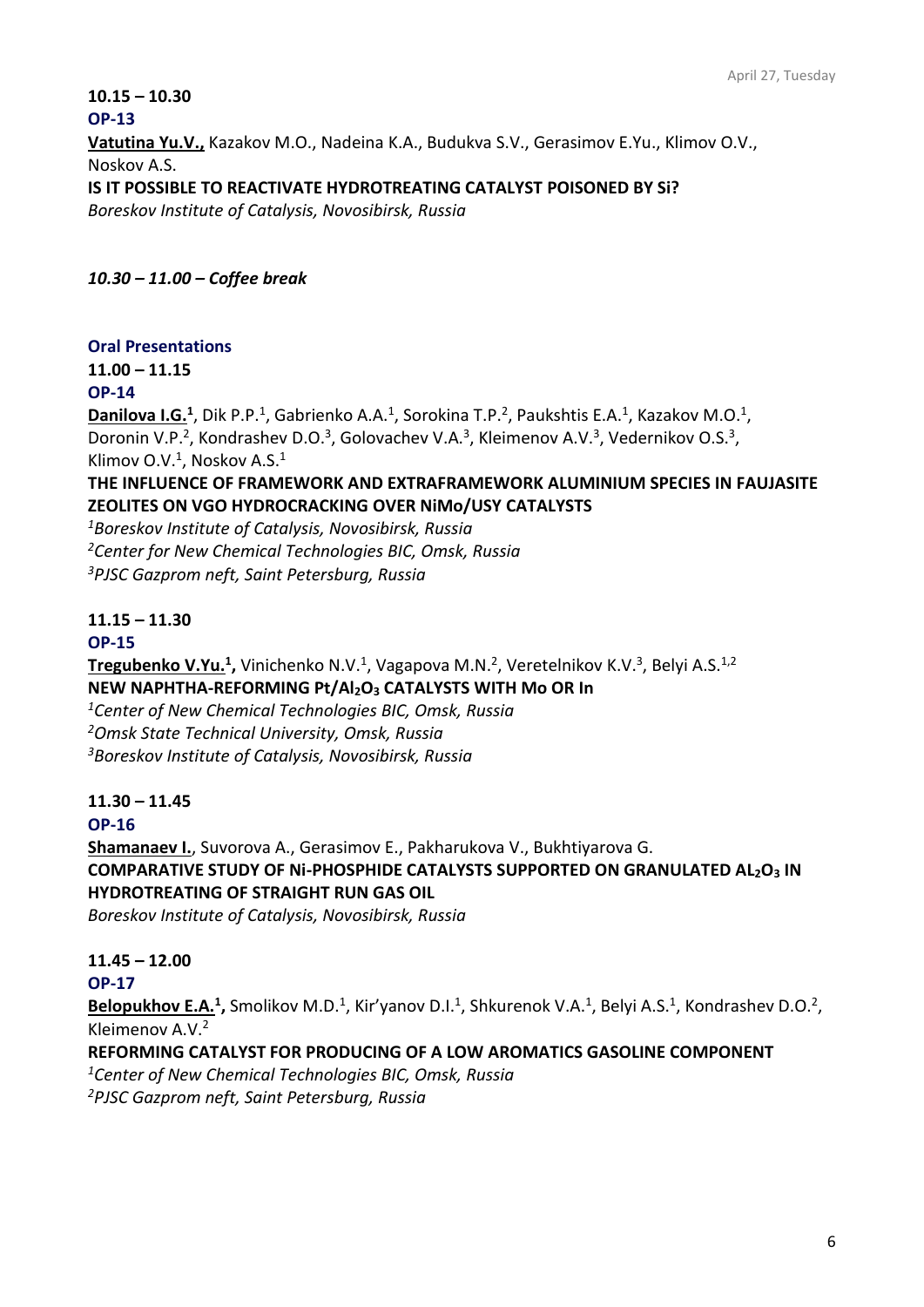#### **12.00 – 12.15**

#### **OP-18**

Golubev I.S.<sup>1,2</sup>, Dik P.P.<sup>1</sup>, Kazakov M.O.<sup>1</sup>, Pereyma V.Yu.<sup>1</sup>, Klimov O.V.<sup>1</sup>, Kondrashev D.O.<sup>3</sup>, Golovachev V.A.<sup>3</sup>, Vedernikov O.S.<sup>3</sup>, Kleimenov A.V.<sup>3</sup>, Noskov A.S.<sup>1</sup>

#### **NiW/Y-ASA-Al2O<sup>3</sup> CATALYSTS FOR SECOND STAGE HYDROCRACKING: INFLUENCE OF Si/Al RATIO IN ZEOLITE**

*<sup>1</sup>Boreskov Institute of Catalysis, Novosibirsk, Russia <sup>2</sup>Novosibirsk State University, Novosibirsk, Russia <sup>3</sup>PJSC «Gazprom neft», Saint Petersburg, Russia*

# **12.15 – 12.30**

#### **OP-19**

**Belinskaya N.S.,** Ivanchina E.D., Ivashkina E.N., Vymyatnin E.K., Mauzhigunova E.N. **DEVELOPMENT OF THE APPROACH TO MODELLING OF THE DESTRUCTIVE CATALYTIC HYDROPROCESSES OF ATMOSPHERIC AND VACUUM DISTILLATES CONVERSION** *National Research Tomsk Polytechnic University, Tomsk, Russia*

#### **12.30 – 14.00 Lunch**

#### **Plenary Lecture**

**14.00 – 14.45 PL-1 Prof. Wilhelm Schwieger HIERARCHICAL ZEOLITES IN PROCESSING OF HYDROCARBONS** *Friedrich–Alexander University Erlangen–Nürnberg, Germany*

#### **Keynote Lecture**

**14.45 – 15.15 KL-2 Prof. Joris Thybaut SIMULATING COMPLEX MIXTURES CONVERSION FROM FIRST PRINCIPLES** *Ghent University, Ghent, Belgium*

#### **Oral Presentations**

**15.15 – 15.30 OP-20 Karakoulia S.A.<sup>1</sup> ,** Heracleous E.1,2, Lappas A.A.<sup>1</sup> **Ni AND Pt CATALYSTS SUPPORTED ON SILICOALUMINOPHOSPHATES FOR n-HEXADECANE HYDROISOMERIZATION**

*<sup>1</sup>Chemical Process & Energy Resources Institute/Centre for Research and Technology Hellas (CPERI/CERTH), Thessaloniki, Greece 2School of Science & Technology, International Hellenic University (IHU), Thessaloniki, Greece*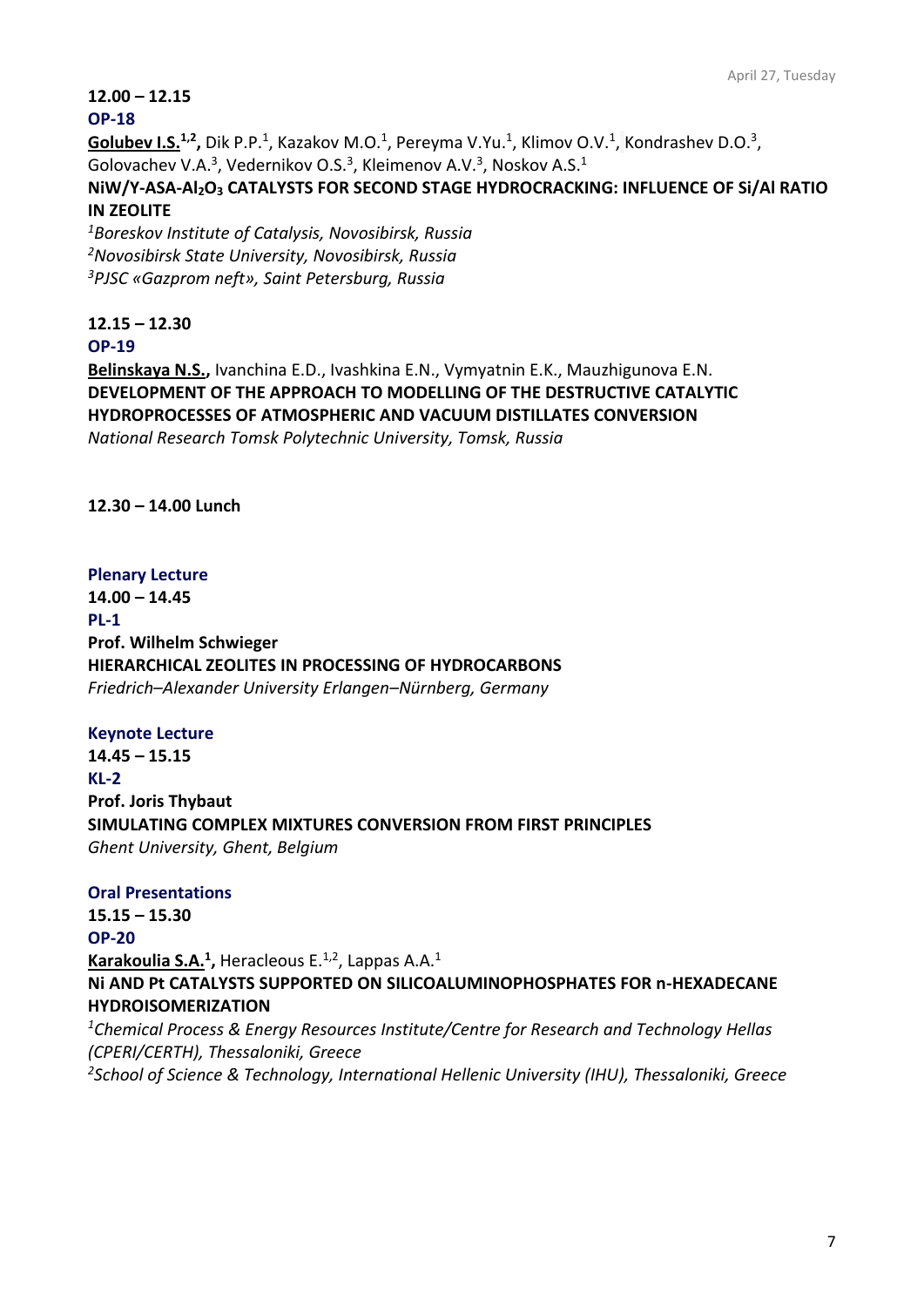**15.30 – 15.45**

#### **OP-21**

Kokliukhin A.<sup>1,2,5</sup>, Nikulshina M.<sup>1,2</sup>, Mozhaev A.<sup>1,3,4</sup>, Lancelot C.<sup>2</sup>, Blanchard P.<sup>2</sup>, Marinova M.<sup>3</sup>, Mentré O.<sup>2</sup>, Lamonier C.<sup>2</sup>, Nikulshin P.<sup>1,4,5</sup>

# **EFFECT OF Mo/W RATIO ON THE CATALYTIC PROPERTIES OF ALUMINA SUPPORTED HYDROTREATING CATALYSTS PREPARED FROM MIXED SiMonW12-n kEGGIN TYPE**

## **HETEROPOLYACIDS**

*Samara State Technical University, Samara, Russia University of Lille, Unité de Catalyse et Chimie du Solide, Lille, France University of Lille, Institut Michel-Eugène Chevreul, Lille, France All-Russia Research Institute of Oil Refining, Moscow, Russia Gubkin Russian State University of Oil and Gas, Moscow, Russia*

#### **15.45 – 16.00**

#### **OP-22**

Vela F.J., Trueba D., **Palos R.**, Arandes J.M., Gutiérrez A.

**FUELS OBTAINED FROM HYDROCRACKING OF DIFFERENTS BLENDS OF VGO AND POLYOLEFINIC WASTES**

*University of the Basque Country, Bilbao, Spain*

# **16.00 – 16.30 Coffee break**

#### **Oral Presentations**

**16.30 – 16.45 OP-23 Pernalete C.G.,** Ibáñez J., Van Geem K.M., Thybaut J.W. **FROM BULK PROPERTIES TO SINGLE EVENT MICROKINETICS FOR VGO HYDROCRACKING** *Ghent University, Ghent, Belgium*

#### **16.45 – 17.00**

#### **OP-24**

**Stepanova L.<sup>1,2</sup>,** Belskaya O.<sup>1,3</sup>, Trenikhin M.<sup>1</sup>, Leont'eva N.<sup>1</sup>, Gulyaeva T.<sup>1</sup>, Likholobov V.<sup>4</sup> **THE EFFECT OF THE SUPPORT PRECURSOR ON THE PROPERTIES OF BIMETALLIC CATALYSTS Pt-Au/MgAlO<sup>x</sup> IN THE PROPANE DEHYDROGENATION**

*Center of New Chemical Technologies BIC, Omsk, Russia Dostoevsky Omsk State University, Omsk, Russia Omsk State Technical University, Omsk, Russia Boreskov Institute of Catalysis, Novosibirsk, Russia*

# **17.00 – 17.15**

#### **OP-25**

**Margellou A.,**<sup>1</sup>, Rekos K.<sup>1</sup>, Fotopoulos A.<sup>1</sup>, Triantafyllidis K.<sup>1,2</sup>

**CATALYTIC HYDROGENOLYSIS OF LIGNIN TOWARDS THE PRODUCTION OF PHENOLIC BIO-OILS**

*<sup>1</sup>Department of Chemistry, Aristotle University of Thessaloniki, Thessaloniki, Greece <sup>2</sup>Chemical Process and Energy Resources Institute, Centre for Research and Technology Hellas, Thessaloniki, Greece*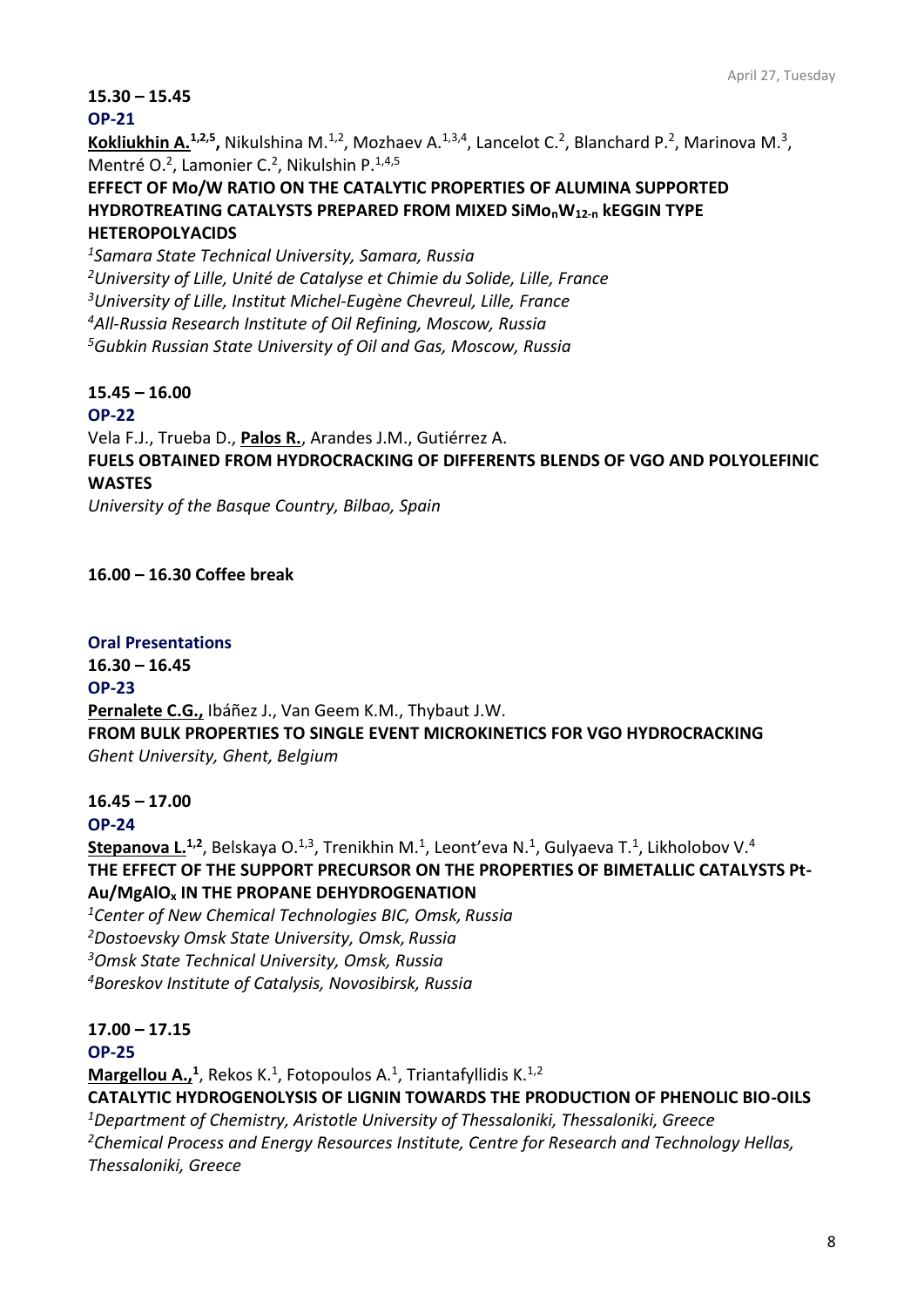#### **17.15 – 17.30**

#### **OP-26**

**Simakova I.L.<sup>1</sup>** , Warna J.<sup>2</sup> , Murzin D.Y.<sup>3</sup> **BIODERIVED ANTIKNOCK ADDITIVES: SYNTHESIS OF GAMMA-VALEROLACTONE BY LIQUID-PHASE LEVULINIC ACID HYDROGENATION OVER VIII GROUP METALS**

*<sup>1</sup>Boreskov Institute of Catalysis, Novosibirsk, Russia <sup>2</sup>Process Chemistry Centre, Åbo Akademi University, Turku/Åbo, Finland*

**17.30 – 17.45 OP-27 Zagoruiko A.,** Mikenin P., Lopatin S. **DECOMPOSITION OF HYDROGEN SULFIDE INTO ELEMENTS IN THE CYCLIC CHEMISORPTION-CATALYTIC REGIME**

*Boreskov Institute of Catalysis, Novosibirsk, Russia* 

**17.45 – 18.00**

**OP-28**

Pimerzin Al.A.<sup>1,2</sup>, Glotov A.P.<sup>2</sup>, Savinov A.A.<sup>1</sup>

**LINEAR ALKANES HYDROISOMERIZATION OVER CoMoS CATALYSTS SUPPORTED ON MODIFIED ALUMINOSILICATES** 

*<sup>1</sup>Samara State Technical University, Samara, Russia* 

*2Gubkin Russian State University of Oil and Gas, Moscow, Russia*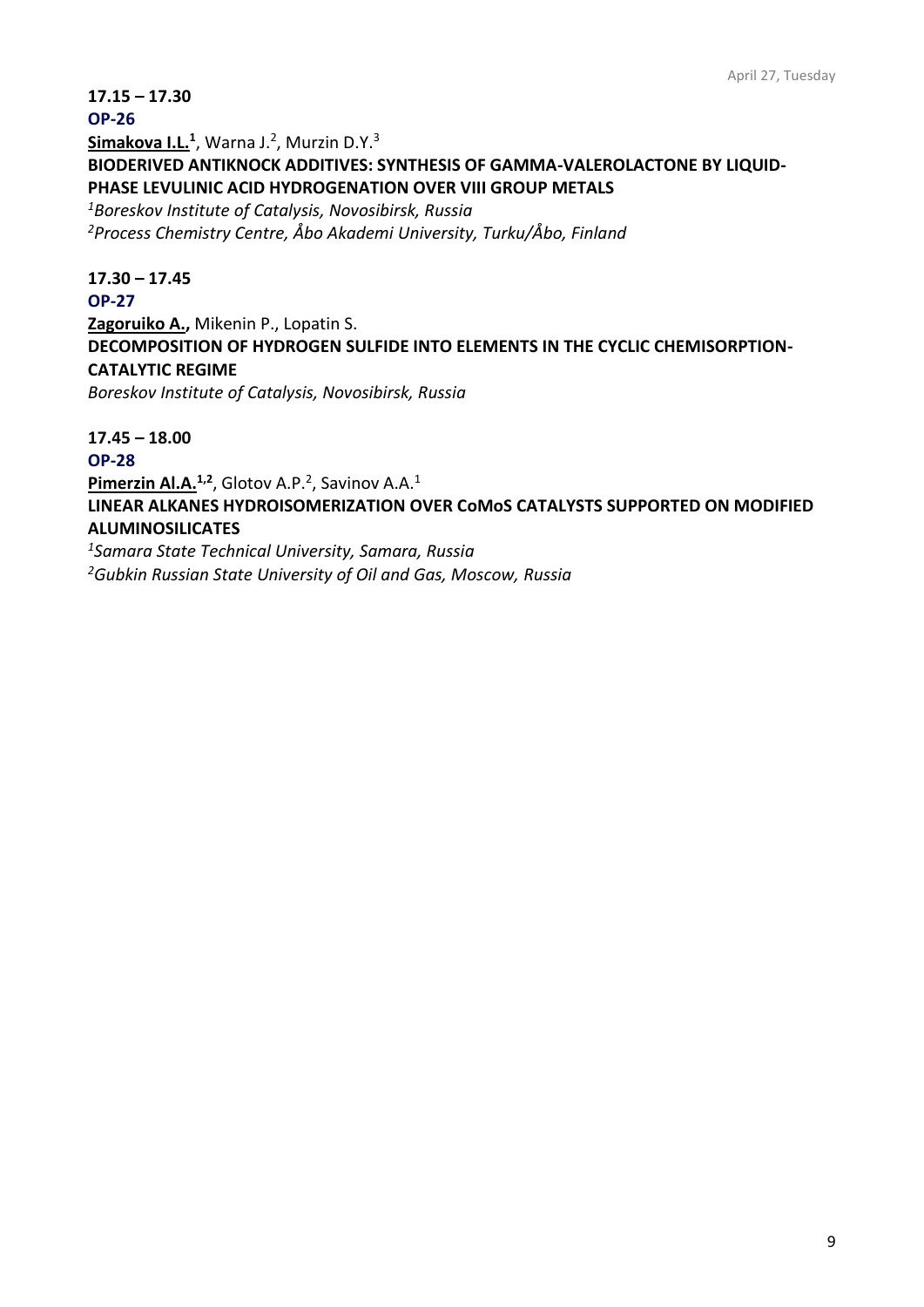# **April 28, Wednesday**

#### **Oral Presentations**

# **11.30 – 11.45 OP-29 Belskaya O. NEW CATALYSTS BASED ON LAYERED DOUBLE HYDROXIDES FOR THE FURFURAL HYDROGENATION** *Center of New Chemical Technologies BIC, Omsk, Russia*

# **11.45 – 12.00**

**OP-30**

**Bogomolova T.S.,** Smirnova M.Yu., Klimov O.V., Noskov A.S. **CHARACTERIZATION AND HYDROISOMERIZATION PERFORMANCE OF Mg-PROMOTED Pt/ZSM-23/Al2O<sup>3</sup> CATALYSTS**  *Boreskov Institute of Catalysis, Novosibirsk, Russia*

**12.00 – 12.15**

#### **OP-31**

Nazarova G.<sup>1</sup>, Ivashkina E.<sup>1</sup>, Ivanchina E.<sup>1</sup>, Burumbaeva G.<sup>2</sup>, Kaliev T.<sup>2,3</sup>, Seitenova G.<sup>3</sup> **KINETIC PATTERNS OF VACUUM DISTILLATE CATALYTIC CRACKING ON DIFFERENT CATALYST** *<sup>1</sup>Tomsk Polytechnic University, Tomsk, Russia 2 [LLP](https://www.multitran.com/m.exe?s=at+LLP&l1=1&l2=2) Pavlodar Petrochemical Plant, Pavlodar, Kazakhstan <sup>3</sup>S. Toraighyrov Pavlodar State University, Pavlodar, Kazakhstan*

#### **12.15 – 12.30**

**OP-32** Vlasova E., **Porsin A.**, Aleksandrov P., Bukhtiyarova G. **CO-PROCESSING OF RAPESEED OIL – STRAIGHT RUN GAS OIL MIXTURE: PECULIARITIES OF ULSD PRODUCTION WITH IMPROVED COLD FLOW PROPERTIES** *Boreskov Institute of Catalysis, Novosibirsk, Russia*

#### *12.30 – 14.00 Lunch*

**Plenary Lecture 14.00 – 14.45 PL-2 Dr. Mohan S. Rana RECENT ADVANCES IN RESIDUE HYDROPROCESSING** *Kuwait Institute for Scientific Research, Safat, Kuwait*

# **Keynote Lecture 14.45 – 15.15 KL-3 Dr. Vladimir Danilevich Danilevich V.**, Nadeina K., Stolyarova E., Klimov O., Noskov A. **ALUMINUM OXIDES AS SUPPORTS FOR HYDROTREATING CATALYSTS** *Boreskov Institute of Catalysis, Novosibirsk, Russia*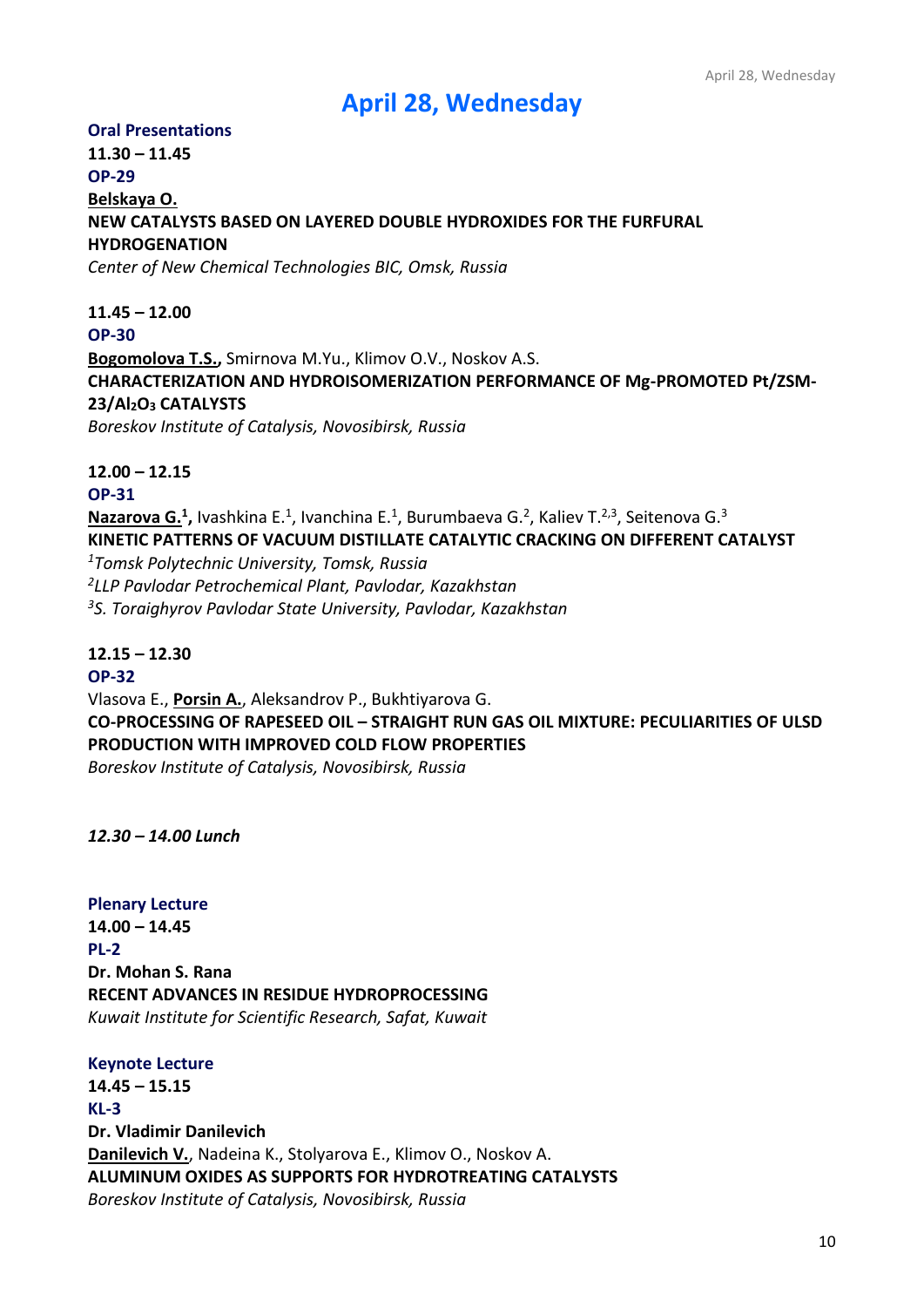#### **Oral Presentations**

**15.15 – 15.30 OP-33**

Snytnikov P.V.<sup>1,2</sup>, Rogozhnikov V.N.<sup>1,2</sup>, Badmaev S.D.<sup>1,2</sup>, Potemkin D.I.<sup>1,2</sup>, Shilov V.A.<sup>1,2</sup>, Ruban N.V.<sup>1,2</sup>, Gorlova A.M.<sup>1,2</sup>, Pechenkin A.A.<sup>1,2</sup>, Zazhigalov S.V.<sup>1</sup>, Belyaev V.D.<sup>1,2</sup>, Zagoruiko A.N.<sup>1,2</sup>, Sobyanin V.A.<sup>1,2</sup>

#### **STRUCTURED CATALYSTS FOR HYDROCARBONS AND OXYGENATES MIXTURES CONVERSION TO HYDROGEN-RICH GAS**

*<sup>1</sup>Boreskov Institute of Catalysis, Novosibirsk, Russia <sup>2</sup>Novosibirsk State University, Novosibirsk, Russia*

**15.30 – 15.45**

**OP-34**

**Krivtcova N.,** Ivanchina E.D., Kotcova E. **MATHEMATICAL MODELING OF THE HYDROTREATING PROCESS USING BI-FUNCTIONAL [CATALYSTS](https://context.reverso.net/%D0%BF%D0%B5%D1%80%D0%B5%D0%B2%D0%BE%D0%B4/%D0%B0%D0%BD%D0%B3%D0%BB%D0%B8%D0%B9%D1%81%D0%BA%D0%B8%D0%B9-%D1%80%D1%83%D1%81%D1%81%D0%BA%D0%B8%D0%B9/catalysts)** *National Research Tomsk Polytechnic University, Tomsk, Russia*

**15.45 – 16.00**

**OP-35**

Potapenko O.V.<sup>1</sup>, Doronin V.P.<sup>1</sup>, Sorokina T.P.<sup>1</sup>, Iurtaeva A.S.<sup>1</sup>, Plekhova K.S.<sup>1</sup>, Lipin P.V.<sup>1</sup>, Dmitriev K.I.<sup>1</sup>, Porotikova O.V.<sup>1</sup>, , Kondrashev D.O.<sup>2</sup>, Kleimenov A.V.<sup>2</sup>

**NEW ACHIEVEMENTS OF THE CRACKING CATALYSTS DEVELOPMENT FOR PETROCHEMICAL DIRECTION OF PJSC «GAZPROMNEFT»**

*<sup>1</sup>Center of New Chemical Technologies BIC, Omsk, Russia <sup>2</sup>PJSC Gazprom neft, Saint Petersburg, Russia*

*16.00 – 16.30 Coffee break*

**16.30 – 18.00 FLASH POSTER SESSION**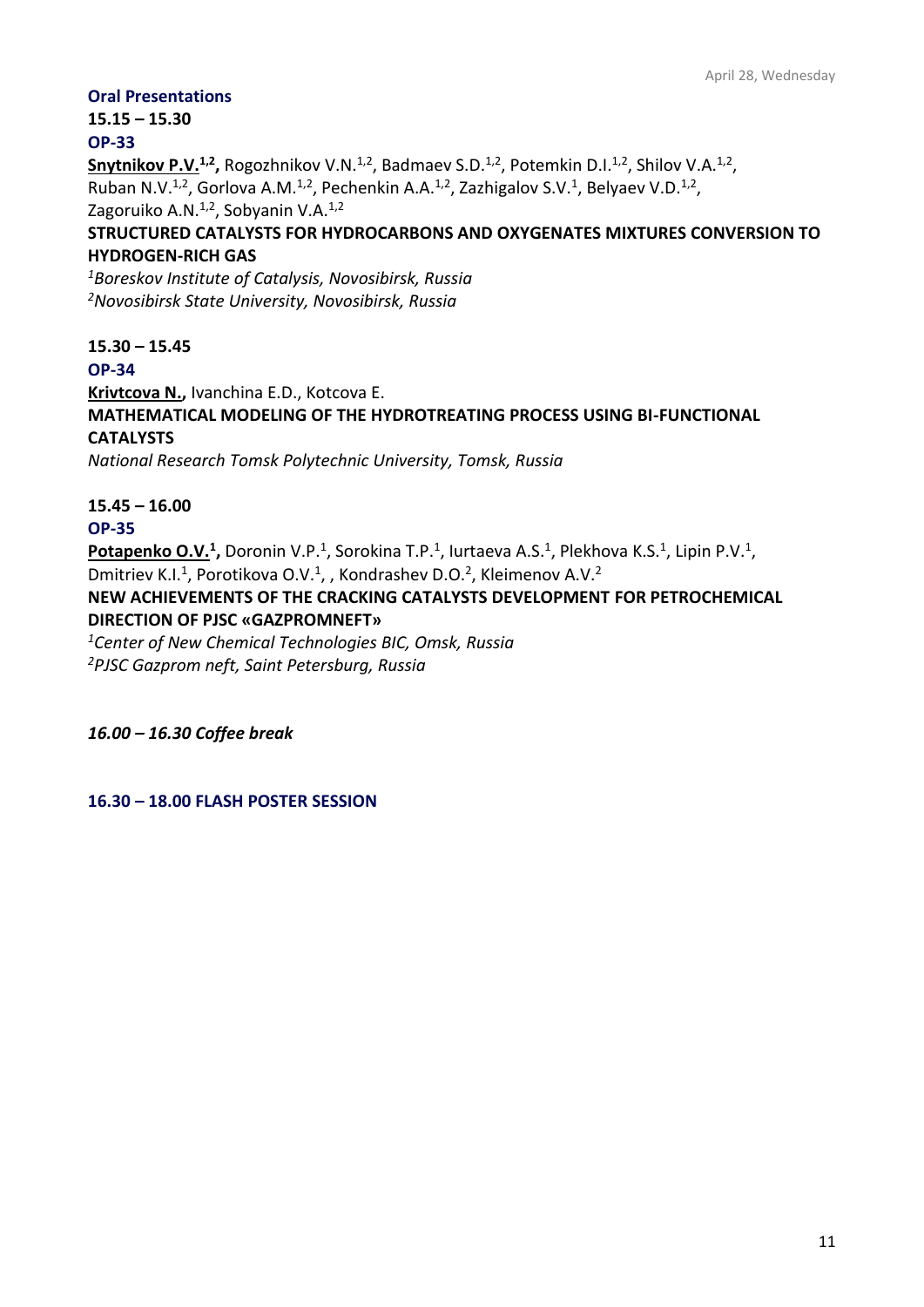# **April 29, Thursday**

#### **Plenary Lecture**

**14.00 – 14.45 PL-3 Prof. Angeliki Lemonidou INTENSIFICATION OF STEAM REFORMING FOR HYDROGEN PRODUCTION** *Aristotle University of Thessaloniki, Greece*

#### **Oral Presentation**

**14.45 – 15.00 OP-36 Naranov E.R.,** Sadovnikov A.A., Maximov A.L. **A STEPWISE FABRICATION OF MORDENITE FRAMEWORK INVERTED (MFI) NANOSHEETS IN ACCELERATED MODE** *A.V. Topchiev Institute of Petrochemical Synthesis, Russian Academy of Sciences, Moscow, Russia*

**15.00 – 15.15 OP-37 Romero M.A.**, Prieto C. **INDUSTRIAL HYDROCRACKING UNITS: NEW R&D CHALLENGES AND OPPORTUNITIES AS A WAY FORWARD TO IMPROVE REFINERY MARGINS** *Cepsa Research Center, Madrid, Spain*

#### **15.15 – 15.30**

#### **OP-38**

**Glotov A.<sup>1</sup>,** Stavitskaya A.<sup>1</sup>, Smirnova E.<sup>1</sup>, Gushchin P.<sup>1</sup>, Vinokurov V.<sup>1</sup>, Lvov Y.<sup>1,2</sup> **MESOPOROUS ALUMINOSILICATES BASED ON NATURAL CLAY NANOTUBES FOR HYDROPROCESSING: SYNTHESIS, PROPERTIES, APPLICATION**

*<sup>1</sup>Gubkin University, Moscow, Russia 2 Institute for Micromanufacturing, Louisiana Tech University, Ruston, USA*

#### **15.30 – 15.45 OP-39**

**Dimitriadis A.<sup>1</sup>**, Bezergianni S.<sup>1</sup>, Meletidis G.<sup>1</sup>, Kokkalis A.<sup>2</sup>, Doufas L.<sup>2</sup> **ANIMAL FATS: A PROSPEROUS FEED FOR 2ND GEN BIOFUELS PRODUCTION** 

*<sup>1</sup>Centre for Research & Technology Hellas (CERTH), Chemical Process & Energy Resources Institute (CPERI), Thessaloniki, Greece <sup>2</sup>Green Innovative Company (GRINCO), Larisa, Greece*

#### **15.45 – 16.00**

**OP-40**

Ivanchina E., **Chuzlov V.**, Ivashkina E., Nazarova G., Tyumentsev A. **MODELING OF MOTOR GASOLINE COMPONENTS COMPLEX PRODUCTION** *National Research Tomsk Polytechnic University, Tomsk, Russia*

**16.00 – 16.30 Coffee break**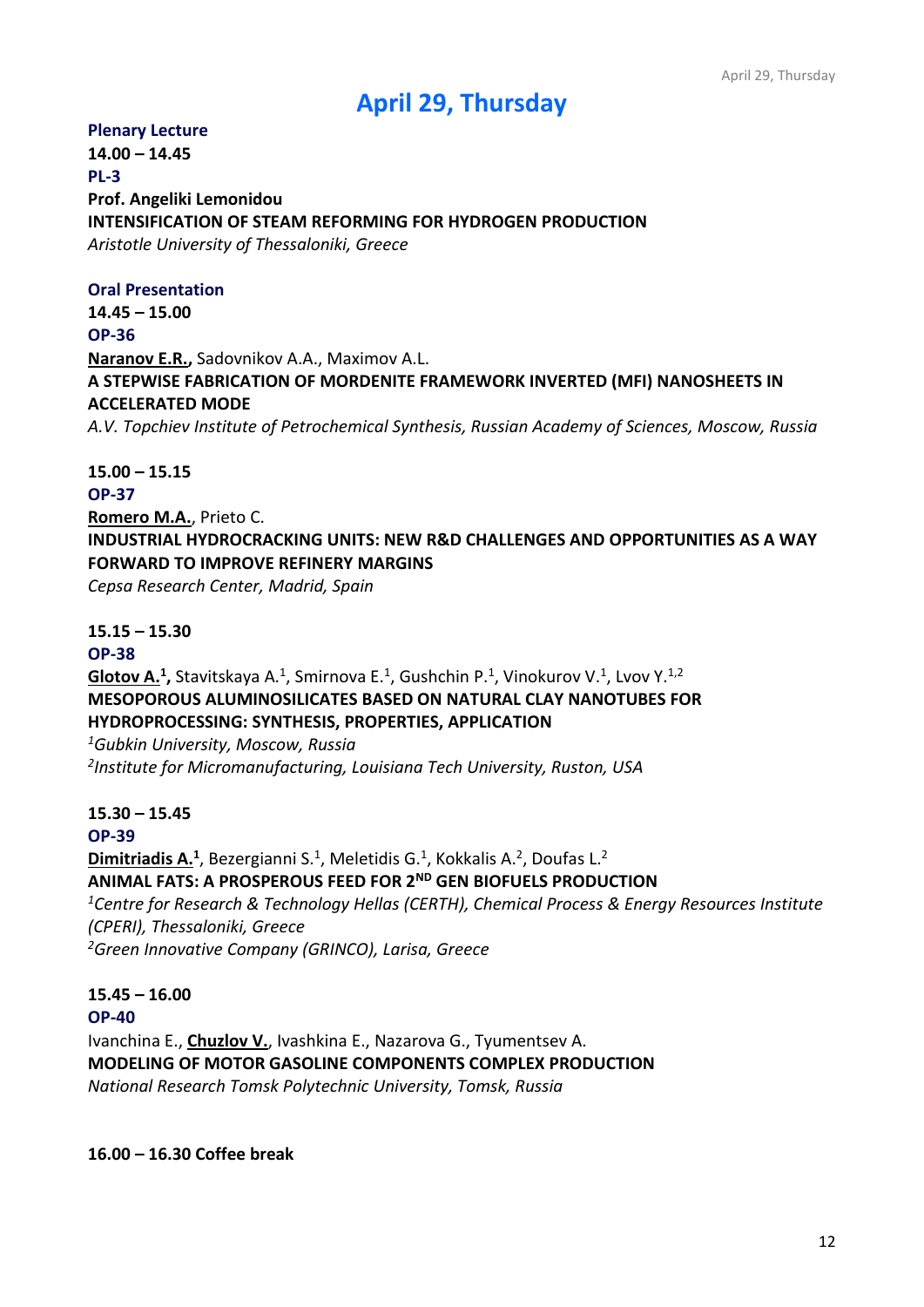#### **Oral Presentations**

**16.30 – 16.45 OP-41**

Stepacheva A.A.<sup>1</sup>, Markova M.E.<sup>1,2</sup>, Gavrilenko A.V.<sup>1</sup>, Lugovoy Yu.V.<sup>1</sup>, Sulman M.G.<sup>1</sup>, Matveeva V.G. $<sup>1,2</sup>$ , Sulman E.M. $<sup>1</sup>$ </sup></sup>

**HIGHLY DISPERSED CATALYSTS FOR OIL HYDROPROCESSING IN SUPERCRITICAL CONDITIONS**

*<sup>1</sup>Tver State Technical University, Tver, Russia <sup>2</sup>Tver State University, Tver, Russia*

#### **16.45 – 17.00**

**OP-42**

Manaenkov O.V., Kislitsa O.V., Ratkevich E.A., **Matveeva V.G.,** Sulman M.G., Sulman E.M. **MAGNETICALLY RECOVERABLE CATALYST BASED ON HYPERCROSSLINKED POLYSTERENE FOR CELLULOSE HYDROCONVERSION INTO GLYCOLS**

*Tver Technical University, Tver, Russia*

#### **17.00 – 17.15**

**OP-43**

**Malbakhova I.A.<sup>1</sup>,** Titkov A.I.<sup>1</sup>, Matvienko A.A.<sup>1</sup>, Popov M.P.<sup>1,2</sup>, Nemudry A.P.<sup>1</sup> **THE DEVELOPMENT OF NICKEL MEMBRANES FOR HYDROGEN PURIFICATION** *1 Institute of Solid State Chemistry and Mechanochemistry, SB RAS, Novosibirsk, Russia*

*<sup>2</sup>Novosibirsk State University, Novosibirsk, Russia*

**17.15 – 17.30 Closing Ceremony**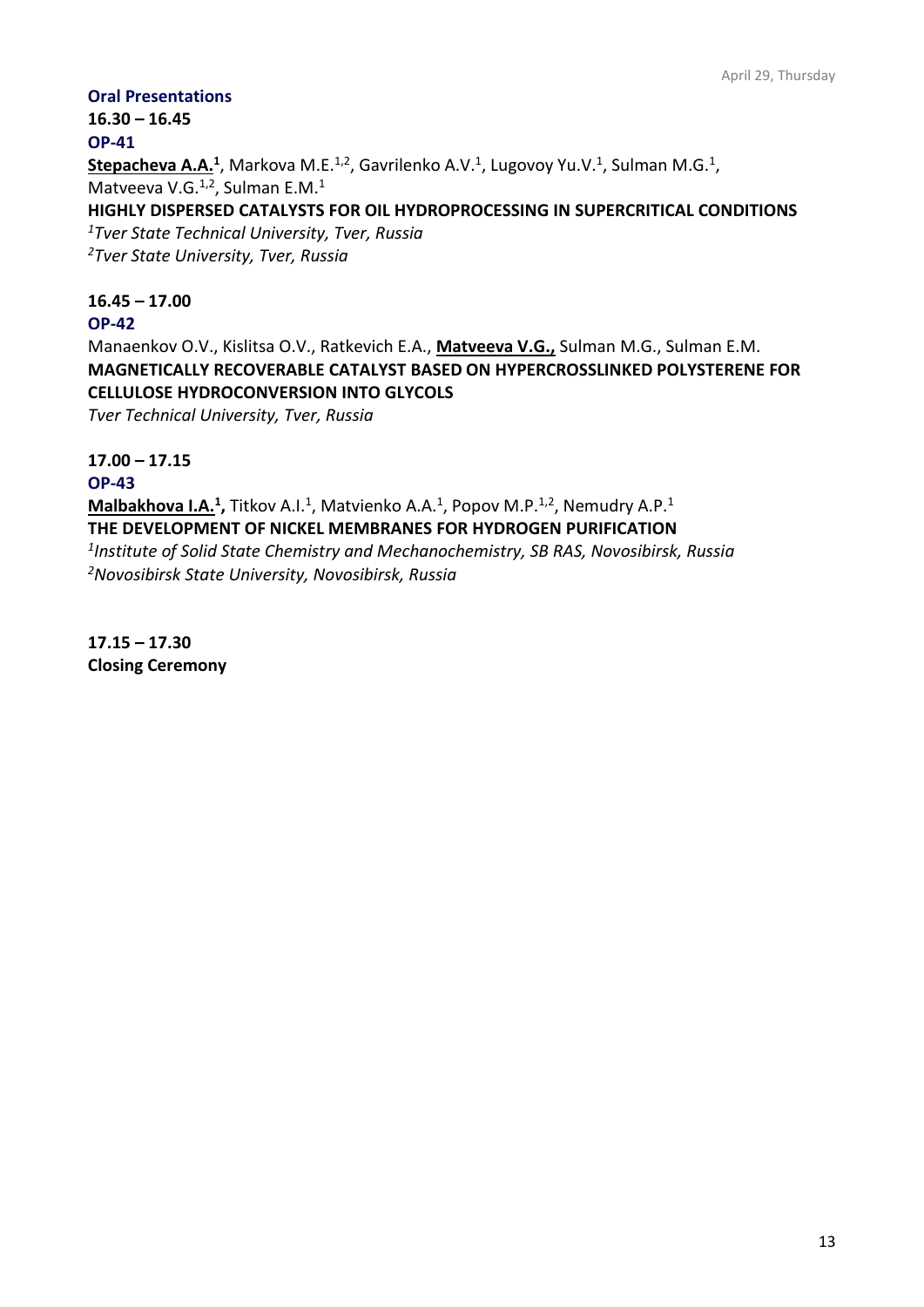# **POSTER PRESENTATIONS**

# **PP-1**

AlHumaidan F.S., **Rana M.S.**, Bouresli R., Raajasekaran N. **GUARD BED CATALYST: ROLE OF TEXTURAL PROPERTIES AND THEIR CHARACTERIZATION** *Petroleum Research Center, Kuwait Institute for Scientific Research, Safat, Kuwait*

# **PP-2**

**Altynov A.**, Bogdanov I., Kirgina M. **INVESTIGATION OF THE INFLUENCE OF STABLE GAS CONDENSATE ZEOFORMING PROCESS TECHNOLOGICAL PARAMETERS ON THE OBTAINED PRODUCTS CHARACTERISTICS** *National Research Tomsk Polytechnic University, Tomsk, Russia*

# **PP-3**

Baygildin I.G.<sup>1</sup>, Vutolkina A.V.<sup>1</sup>, Maksimov A.L.<sup>1,2</sup>, Karakhanov E.A.<sup>1</sup> **HYDRODESULFURIZATION OF SULFUR-CONTAINING AROMATIC COMPOUNDS VIA WGSR OVER DISPERSED Ni–Mo SULFIDE CATALYSTS**

*1 Lomonosov Moscow State University, Chemistry Department, Moscow, Russia <sup>2</sup>Topchiev Institute of Petrochemical Synthesis, Russian Academy of Sciences, Moscow, Russia*

# **PP-4**

Belinskaya N.S.<sup>1</sup>, Ivashkina E.N.<sup>1</sup>, Afanasyeva D.A.<sup>1</sup>, Krivtsova N.I.<sup>1</sup>, Vymyatnin E.K.<sup>1</sup>, Arkenova S.B.<sup>1</sup>, Kaliev T.A.<sup>1,2</sup>

**DEVELOPMENT OF THE FORMALIZED SCHEME OF CHEMICAL CONVERSIONS IN THE PROCESS OF VACUUM GAS OIL HYDROTREATING FOR THE PROCESS MODELLING**

*<sup>1</sup>National Research Tomsk Polytechnic University, Tomsk, Russia <sup>2</sup>S. Toraighyrov Pavlodar State University, Pavlodar, Kazakhstan*

# **PP-5**

Ivanchina E., Ivashkina E., Lutsenko A., Nazarova G., Vymyatnin E., **Belinskaya N.S. HYDROCARBONS CONVERSION REGULARITIES OF DIESEL FRACTION WITH ATMOSPHERIC GAS OIL DURING HYDRODEPARAFFINIZATION**

National Research Tomsk Polytechnic University*, Tomsk, Russia*

#### **PP-6 (+ FLASH poster presentation)**

**Sosnina D.V.,** Belozertseva N.E., Bogdanov I.A. **INVESTIGATION OF THE SYNTHESIS PARAMETERS INFLUENCE ON THE PRODUCT YIELD AND CHARACTERISTICS OF THE PRODUCED BIODIESEL FUELS** *National Research Tomsk Polytechnic University, Tomsk, Russia*

#### **PP-7 (+ FLASH poster presentation)**

**Bogdanov I.A.**, Martyanova E.I., Altynov A.A. **IMPROVEMENT OF STRAIGHT-RUN DIESEL FUEL LOW-TEMPERATURE PROPERTIES ON THE ZEOLITE CATALYST** *National Research Tomsk Polytechnic University, Tomsk, Russia*

#### **PP-8**

Demikhova N.<sup>1</sup>, Artemova M.<sup>1</sup>, Glotov A.<sup>1</sup>, Tsaplin D.<sup>2</sup>, Ivanov E.<sup>1</sup>, Vinokurov V.<sup>1</sup> **MICRO-MESOPOROUS Pt-CONTAINING CATALYSTS FOR XYLENES HYDROISOMERIZATION**

*<sup>1</sup>Gubkin Russian State University of Oil and Gas, Moscow, Russia*

*2 Lomonosov Moscow State University, Chemistry Department, Moscow, Russia*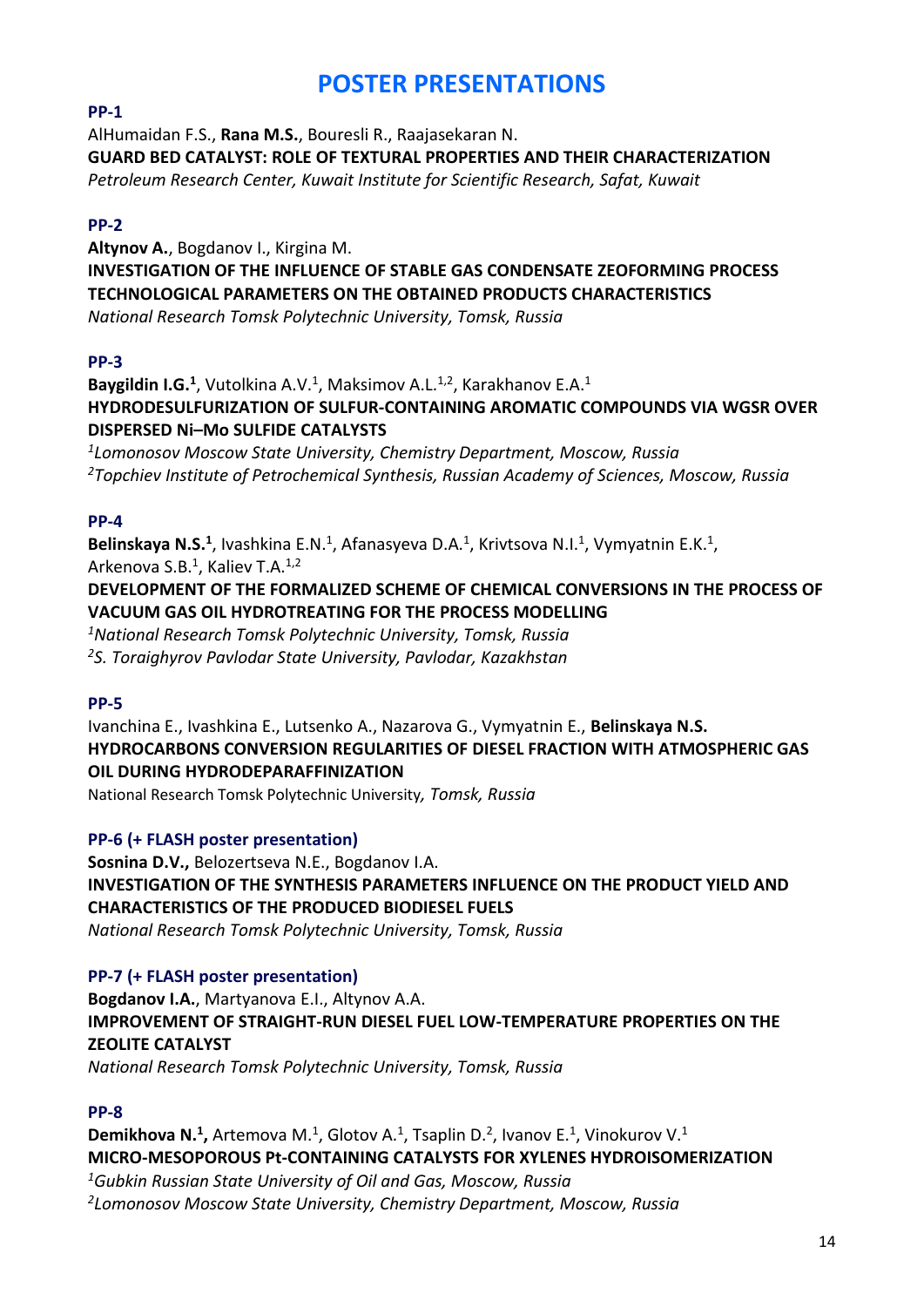#### **PP-9 (+ FLASH poster presentation)**

Dolganov I.М., **Dolganova I.О.**, Solopova A.А., Pasyukova M.А., Bunaev A.А. Ivanchina E.D., Ivashkina E.N.

**INFLUENCE OF FLOW RATE OF LINEAR ALKYLBENZENE IN FILM SULFONATION REACTOR ON CONCENTRATION OF TARGET PRODUCT AND TETRALINES AND SULFONES CONCENTRATION** *National Research Tomsk Polytechnic University, Tomsk, Russia*

#### **PP-10 (+ FLASH poster presentation)**

Enikeeva L.V.<sup>1,2</sup>, Faskhutdinov A.G.<sup>3</sup>, Arefyev I.A.<sup>2</sup>, Enikeev M.R.<sup>2</sup>, Gubaydullin I.M.<sup>2,3</sup> **SIMULATION THE CATALYTIC PROCESS OF ISOMERIZATION REACTION OF PENTANE-HEXANE FRACTION TO MAXIMIZE THE OCTANE NUMBER OF REACTION PRODUCTS**

*<sup>1</sup>Novosibirsk State University, Novosibirsk, Russia*

*<sup>2</sup>Ufa State Petroleum Technological University, Ufa, Russia*

*3 Institute of Petrochemistry and Catalysis of RAS, Ufa, Russia*

#### **PP-11 (+ FLASH poster presentation)**

**Enikeeva L.V.<sup>1,2</sup>, Potemkin D.I.<sup>1,3,4</sup>, Uskov S.I.<sup>1,3</sup>, Snytnikov P.V.<sup>1,3</sup>, Enikeev M.R.<sup>2</sup>, Gubaydullin I.M.<sup>2,5</sup> GRAVITY SEARCH ALGORITHM FOR DETERMINING THE OPTIMAL KINETIC PARAMETERS OF LOW-TEMPERATURE STEAM CONVERSION OF C2 + HYDROCARBONS**

*<sup>1</sup>Novosibirsk State University, Novosibirsk, Russia*

*<sup>2</sup>Ufa State Petroleum Technological University, Ufa, Russia*

*<sup>3</sup>Boreskov Institute of Catalysis, Novosibirsk, Russia*

*<sup>4</sup>Novosibirsk State Technical University, Novosibirsk, Russia*

*5 Institute of Petrochemistry and Catalysis of RAS, Ufa, Russia*

#### **PP-12**

Díaz de León J.N.<sup>1</sup>, Huerta-Mata C.<sup>1,2</sup>, Kumar Chowdari R.<sup>1</sup>, Infantes-Molina A.<sup>3</sup>, Zepeda T.<sup>1</sup>, Alonso-Núñez G.<sup>1</sup>, Fuentes-Moyado S.<sup>1</sup>, Huirache-Acuña R.<sup>2</sup>

**TWO STEPS SYNTHESIS OF BULK NiW CATALYSTS FOR 3-METHYL THIOPHENE DESULFURIZATION** *<sup>1</sup>Universidad Nacional Autónoma de México, Nanoscience and Nanotechnology Center, Ens., B.C., México*

*<sup>2</sup>Facultad de Ingeniería Química, Universidad Michoacana de San Nicolás de Hidalgo, Mexico <sup>3</sup>Universidad de Malaga, Departamento de Química Inorgánica, Cristalografía y mineralogía Malaga, Spain*

#### **PP-13 (+ FLASH poster presentation)**

**Glazov N.A.,** Zagoruiko A.N., Dik P.P.

**CONNECTION BETWEEN STRUCTURE ATTRIBUTES AND ANALYTICAL METHODS USED FOR STOCHASTIC RECONSTRUCTION OF VACUUM GASOIL**

*Boreskov Institute of Catalysis, Novosibirsk, Russia*

#### **PP-14**

Ziyadullaev O.E.<sup>1,2</sup>, Abdurakhmanova S.S.<sup>1</sup>, Samatov S.B.<sup>1</sup>, Otamukhamedova G.Q.<sup>2</sup>, Tirkasheva S.I.<sup>2</sup>, Ikramov A.<sup>3</sup>

**SYNTHESIS OF ACETYLENE ALCOHOLS BY CATALYSTS ZNET2/TI(O<sup>I</sup>PR)4/PHME AND SN(OTF)2/NET3/MECN**

*<sup>1</sup>Chirchik State Pedagogical Institute, Chirchik, Uzbekistan*

*<sup>2</sup>National University of Uzbekistan, Tashkent, Uzbekistan*

*<sup>3</sup>Tashkent Chemical Technological Institute, Tashkent, Uzbekistan*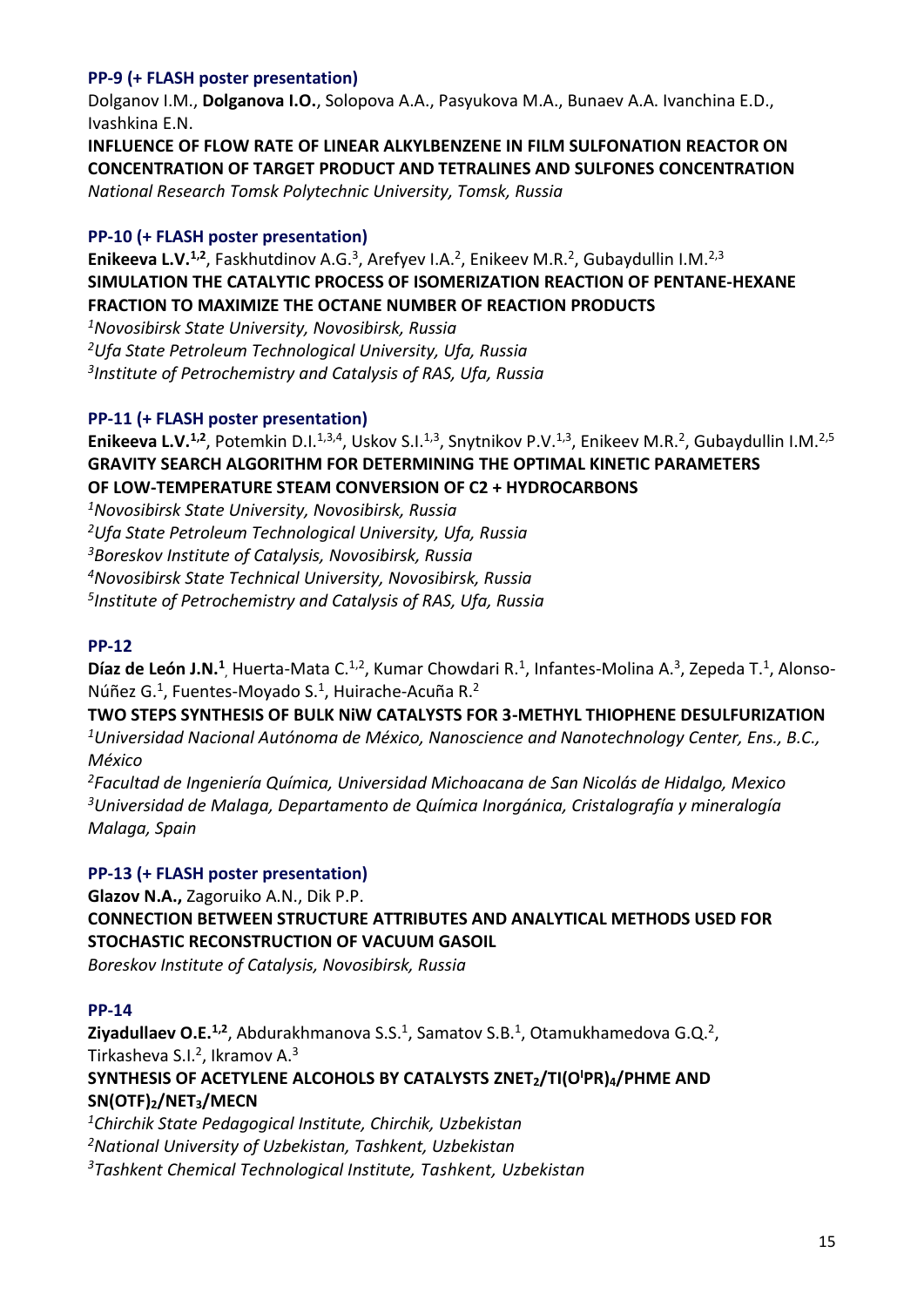#### **PP-15**

Kazakova M.A.<sup>1,2</sup>, Vatutina Y.V.<sup>1,2</sup>, Kazakov M.O.<sup>1</sup>, Klimov O.V.<sup>1</sup>, Noskov A.S.<sup>1</sup> **NOVEL COMPOSITE SUPPORT FOR CoMoS HYDROTREATING CATALYST BASED ON MWCNTs GROWN ON -AL2O<sup>3</sup> BY CVD**

*<sup>1</sup>Boreskov Institute of Catalysis, Novosibirsk, Russia <sup>2</sup>Novosibirsk State University, Novosibirsk, Russia*

#### **PP-16**

Kovalev I.V.<sup>1,2</sup>, Popov M.P.<sup>1,3</sup>, Bychkov S.F.<sup>1</sup>, Malbakhova I.A.<sup>1</sup>, Nemudry A.P.<sup>1</sup> **CATALYTIC CONVERSION OF HYDROCARBONS USING OXYGEN-SELECTIVE MICROTUBULAR MEMBRANES FOR HYDROGEN PRODUCTION**

*1 Institute of Solid State Chemistry and Mechanochemistry, SB RAS, Novosibirsk, Russia <sup>2</sup>Novosibirsk State Technical University, Novosibirsk, Russia <sup>3</sup>Novosibirsk State University, Novosibirsk, Russia*

#### **PP-17 (+ FLASH poster presentation)**

**Krivonos O.I.**, Terekhova E.N., Belskaya O.B.

**CATALYTIC HYDROPROCESSING OF ORGANIC MATTER OF SAPROPELS IN VALUABLE CHEMICAL PRODUCTS**

*Center of New Chemical Technologies BIC, Omsk, Russia*

#### **PP-18 (+ FLASH poster presentation)**

**Krivtsova N.I.**, Kotkova E.P. **JOINT HYDROTREATING OF DIESEL FRACTION WITH GASOLINE** *National Research Tomsk Polytechnic University, Tomsk, Russia*

#### **PP-19 (+ FLASH poster presentation)**

Nazarova G.Yu.<sup>1</sup>, Ivanchina E.D.<sup>1</sup>, Chernyakova E.S.<sup>1</sup>, **Pchelintseva I.V.<sup>2</sup>**, Poluboyartsev D.S.<sup>3</sup> **OPTIMIZATION OF A SEMIREGENERATIVE CATALYTIC REFORMING OF NAPHTHA WITH THE MATEMATICAL MODELLING METHOD USING**

*<sup>1</sup>National Research Tomsk Polytechnic University, Tomsk, Russia <sup>2</sup>«GasInformPlast» Well Testing Center, Tomsk, Russia 3 Joint stock company «Tomsk Oil and Gas Research and Design Institute», Tomsk, Russia*

#### **PP-20**

Nikoshvili L., Grigorev M., Abusuek D., Mikhailov S., **Matveeva V.**, Sulman E. **MONO- AND BIMETALLIC CATALYSTS BASED ON HYPER-CROSSLINKED POLYSTYRENE FOR HYDROGENATION OF BIOMASS-DERIVED LEVULINIC ACID** *Tver State Technical University, Tver, Russia*

#### **PP-21 (+ FLASH poster presentation)**

Salnikova K.E.<sup>1,2</sup>, Sulman M.G.<sup>1</sup>, Mikhailov S.P.<sup>1,2</sup>, Bykov A.V.<sup>1</sup>, Matveeva V.G.<sup>1,2</sup> **FURFURYL ALCOHOL AS ONE OF THE PRODUCTS OF LIGNOCELLULOSIC BIOMASS HYDROTREATMENT**

*<sup>1</sup>Tver State Technical University, Tver, Russia 2Tver State University, Tver, Russia*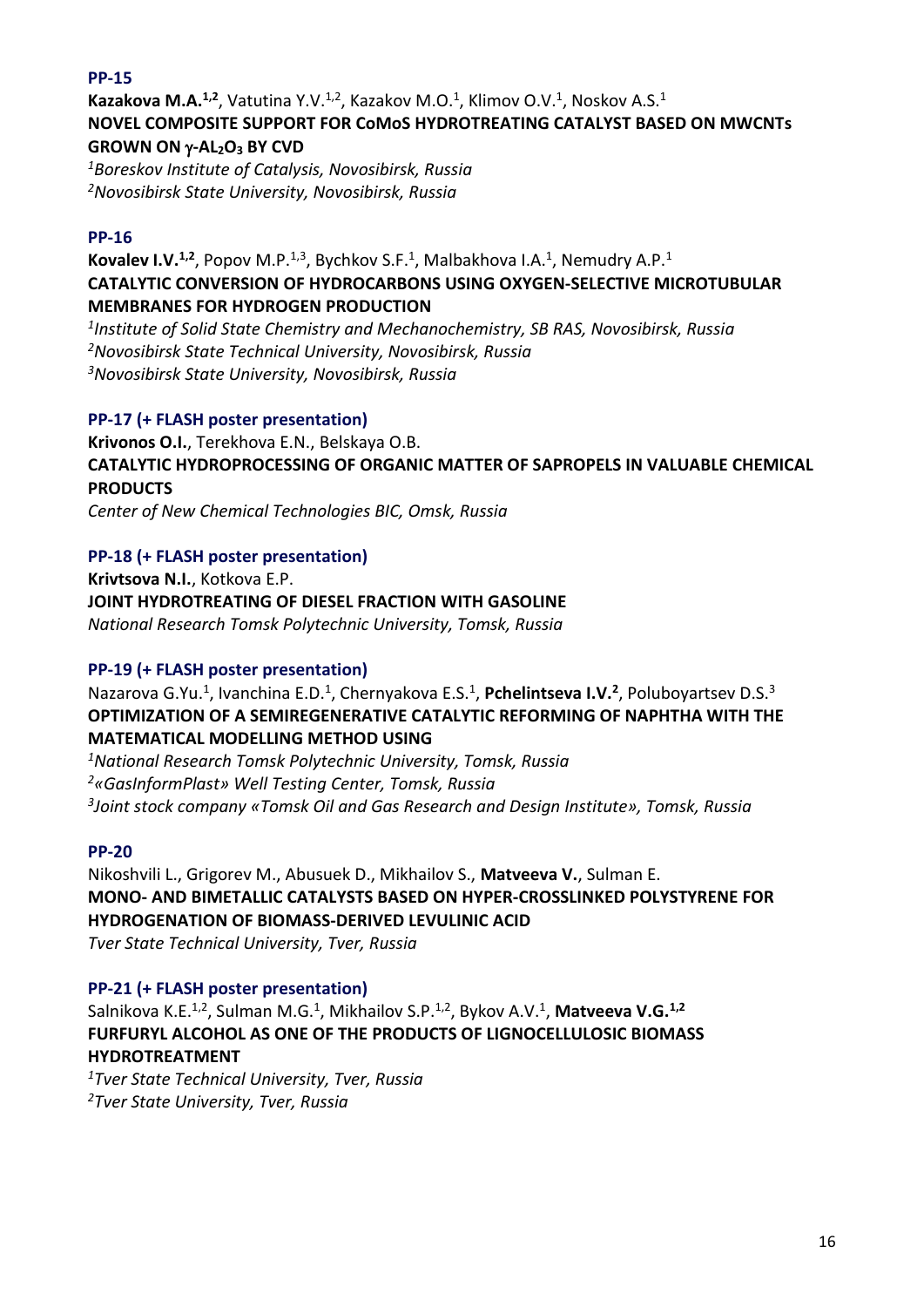# **PP-22 (+ FLASH poster presentation)**

**Orlova A.M.**, Bogdanov I.A., Kirgina M.V. **INVESTIGATION THE INFLUENCE OF ADDITION THE HEAVY N-PARAFFINS ON THE EFFECTIVENESS OF DEPRESSANT ADDITIVE ACTION**

*National Research Tomsk Polytechnic University, Tomsk, Russia*

#### **PP-23**

**Podryga V.<sup>1,2</sup>, Polyakov S.<sup>1,3</sup>, Trapeznikova M.<sup>1,2</sup>, Churbanova N.<sup>1,2</sup> DEVELOPING OF MULTISCALE APPROACH TO HPC-SIMULATION OF MULTIPHASE FLUID FLOWS** *<sup>1</sup>Keldysh Institute of Applied Mathematics RAS, Moscow, Russia <sup>2</sup>Moscow Automobile and Road Construction State Technical University, Moscow, Russia <sup>3</sup>National Research Nuclear University MEPhI (Moscow Engineering Physics Institute), Moscow, Russia*

#### **PP-24**

Popov M.V.<sup>1,2</sup>, Zagoruiko A.N.<sup>3</sup>, Brester A.E.<sup>2</sup>, Lopatin S.A.<sup>3</sup> **DECOMPOSITION OF LIGHT HYDROCARBON TO HYDROGEN ON A FIBERGLASS CATALYST** *<sup>1</sup>N.D. Zelinsky Institute of Organic Chemistry Russian Academy of Sciences, Moscow, Russia <sup>2</sup>Novosibirsk Technical State University, Novosibirsk, Russia <sup>3</sup>Boreskov Institute of Catalysis, Novosibirsk, Russia*

#### **PP-25**

**Zazhigalov S.<sup>1,2</sup>, Popov M.<sup>2,3</sup>, Nemudry A.<sup>3</sup>, Zagoruiko A.<sup>1,2</sup> MATHEMATICAL MODELING AND EXPERIMENTAL STUDIES OF HYDROGEN COMBUSTION IN MICROTUBULAR SOLID OXIDE FUEL CELLS** *<sup>1</sup>Boreskov Institute of Catalysis, Novosibirsk, Russia* 

*<sup>2</sup>Novosibirsk State University, Russia 3 Institute of Solid State Chemistry and Mechanochemistry SB RAS, Novosibirsk, Russia*

#### **PP-26**

Zazhigalov S.V.<sup>1,2</sup>, Rogozhnikov V.N.<sup>1,2</sup>, Snytnikov P.V.<sup>1,2</sup>, Potemkin D.I.<sup>1,2</sup>, Simonov P.A.<sup>1,2</sup>, Shilov V.A.<sup>1,2</sup>, Ruban N.V.<sup>1,2</sup>, Kulikov A.V.<sup>1,2</sup>, Sobyanin V.A.<sup>1,2</sup>, Zagoruiko A.N.<sup>1,2</sup> **MODELING OF HYDROGEN PRODUCTION BY DIESEL REFORMING AT Rh/Ce<sub>0.75</sub>Zr<sub>0.25</sub>O<sub>2-</sub>** $\delta$ **-n-Al2O3/FeCrAl WIRE MESH HONEYCOMB CATALYTIC MODULE** *<sup>1</sup>Boreskov Institute of Catalysis, Novosibirsk, Russia*

*<sup>2</sup>Novosibirsk State University, Novosibirsk, Russia*

#### **PP-27**

**Potemkin D.I.1,2** , Uskov S.I.**1,2**, Gorlova A.M.**1,2**, Zagoruiko A.N.**1,2**, Fedorova Z.A.**1,2**, Snytnikov P.V.**1,2** , Kirillov V.A. **1,2**, Sobyanin V.A. **1,2**

**HYTHANE PRODUCTION VIA LOW-TEMPERATURE STEAM REFORMING OF NATURAL GAS** *<sup>1</sup>Boreskov Institute of Catalysis, Novosibirsk, Russia*

*<sup>2</sup>Novosibirsk State University, Novosibirsk, Russia*

#### **PP-28 (+ FLASH poster presentation)**

Sineva L.V., **Nalivaiko (Gorokhova) E.O.**, Gryaznov K.O., Mordkovich V.Z. **ZEOLITES AS A TOOL FOR INTENSIFICATION OF MASS TRANSFER ON THE SURFACE OF A COBALT FISCHER–TROPSCH SYNTHESIS CATALYST**

*Technological Institute for Superhard and Novel Carbon Materials, Troitsk, Moscow, Russia*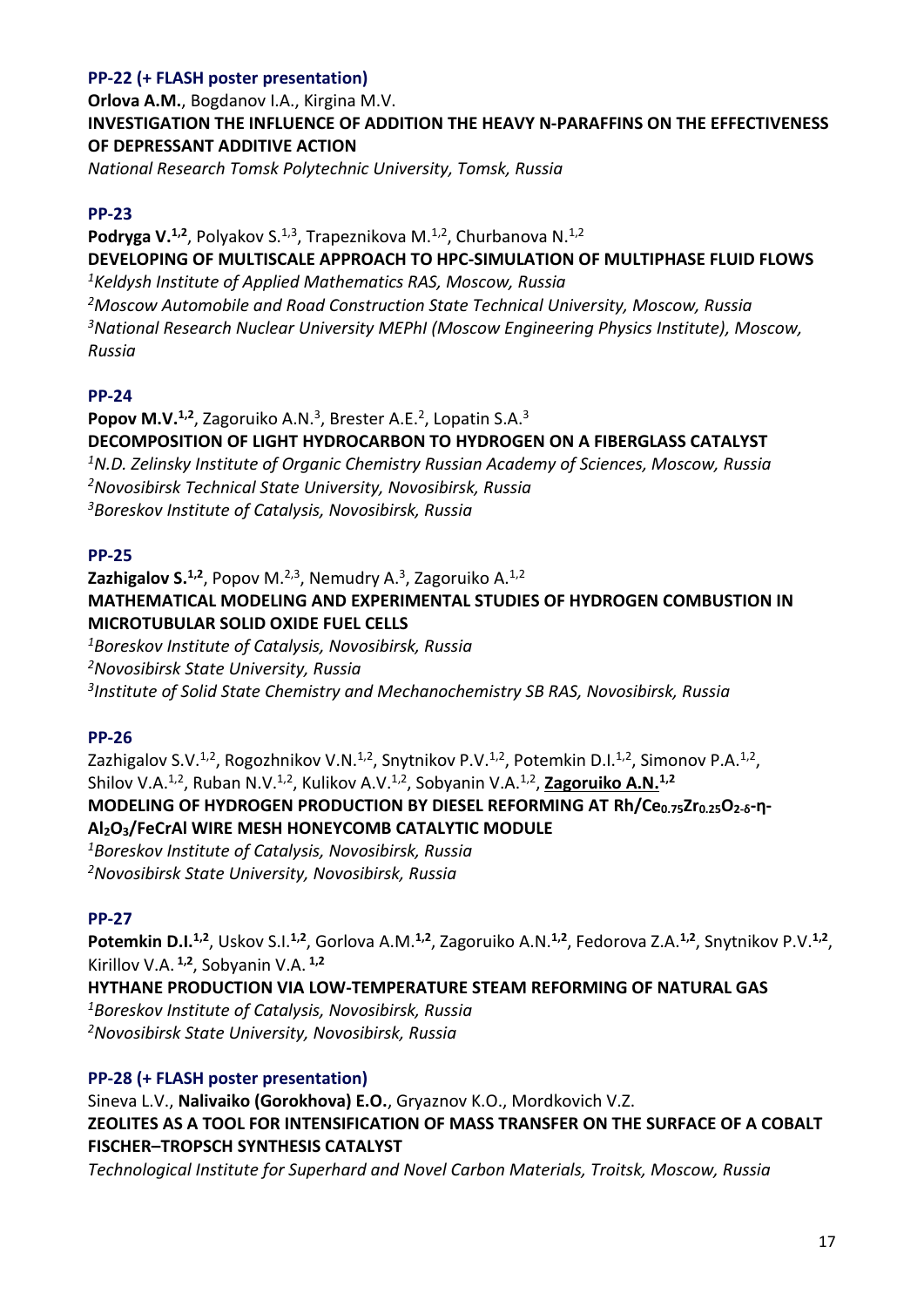# **PP-29**

**Stepacheva A.A.,** Bykov A., Demidenko G., Nikoshvili L., Bakhvalova E., Dobryanskaya A., Matveeva V., Sulman M.

**NOBLE METAL-CONTAINING NANOPARTICLES STABILIZED IN HYPERCROSSLINKED POLYSTYRENE AS EFFECTIVE CATALYSTS OF AROMATIC RING HYDROGENATION**

*Tver Technical University, Dep. Biotechnology, chemistry and standardization, Tver, Russia*

# **PP-30 (+ FLASH poster presentation)**

**Stepacheva A.A.**, Shimanskaya E., Molchanov V., Sulman A., Sulman E., Sulman M. **LIGNIN AND MODEL SUBSTANCE CATALYTIC HYDROGENOLYSIS** *Tver State Technical University, Tver, Russia*

# **PP-31**

Pérez-Cabrera L.<sup>1</sup>, Antúnez-García J.<sup>1</sup>, Díaz de León J.N.<sup>1</sup>, Suresh C.<sup>2</sup>, Zepeda T.A.<sup>1</sup>, **Fuentes-Moyado S. <sup>1</sup>** , Alonso-Núñez G. <sup>1</sup>

#### **DOUBLE PROMOTION EFFECT ON HDS CoNiMo/Al2O<sup>3</sup> CATALYSTS APPLIED IN THE HYDRODESULFURIZATION OF DIBENZOTHIOPHENE**

*<sup>1</sup>Universidad Nacional Autónoma de México, Centro de Nanociencias y Nanotecnología, Ensenada, México <sup>2</sup>Electrodics and Electrocatalysis Division, CSIR-Central Electrochemical Research Institute,* 

*Karaikudi, India*

#### **PP-32**

Pérez-Cabrera L., Antúnez-García J., Díaz de León J.N., Galván D.H., Zepeda T.A., Alonso-Núñez G., **Fuentes-Moyado S.**

#### **NiMoW CATALYSTS SUPPORTED ON MgO-Al2O<sup>3</sup> MIXED OXIDES FOR THE HYDRODESULFURIZATION OF DIBENZOTHIOPHENE**

*Universidad Nacional Autónoma de México, Centro de Nanociencias y Nanotecnología. Ensenada, México*

# **PP-33**

**Cherednichenko A.G.,** Markova E.B., Akhmedova L.S., Kovtun S.O., Serov Ju.M. **INVESTIGATION OF CATALYTIC CRACKING PROCESSES OF PROPANE AND POLYPROPYLENE USING GADOLINIUM MOLYBDATES AND TUNGSTATES Gd2(MO4)<sup>3</sup> (М=Mo, W)** *RUDN University (Peoples' Friendship University of Russia), Moscow, Russia*

#### **PP-34**

**Eran N.T.<sup>1</sup>**, Galli F.<sup>1</sup>, Pirola C<sup>2</sup>, Mazzoni F<sup>2</sup>, Patience G.S.<sup>1</sup> **The Review of Recent Fischer Tropsch Catalysts: A Guide to understand the effect of catalyst structure on the catalyst activity**

*<sup>1</sup>Chemical Engineering Department, Polytechnique Montréal, Montreal, Canada <sup>2</sup>Universita degli Studi di Milano, Dipartimento di Chimica, Milano, Italy*

#### **PP-35**

**Mamedova M.T.**, Abasov S.I., Agaeva S.V., Isaeva E.S., Imanova A.A., Zarbaliev R.R., Khudiev A.T. **JOINT HYDROTRANSFORMATION OF A MIXTURE OF STRAIGHT-RUN GASOLINE AND TOLUENE ON A COMPOSITE ZEOLITE CONTAINING CATALYST**

*The Y.H. Mamedaliyev Institute of Petrochemical Processes, National Academy of Sciences of Azerbaijan, Baku, Azerbaijan*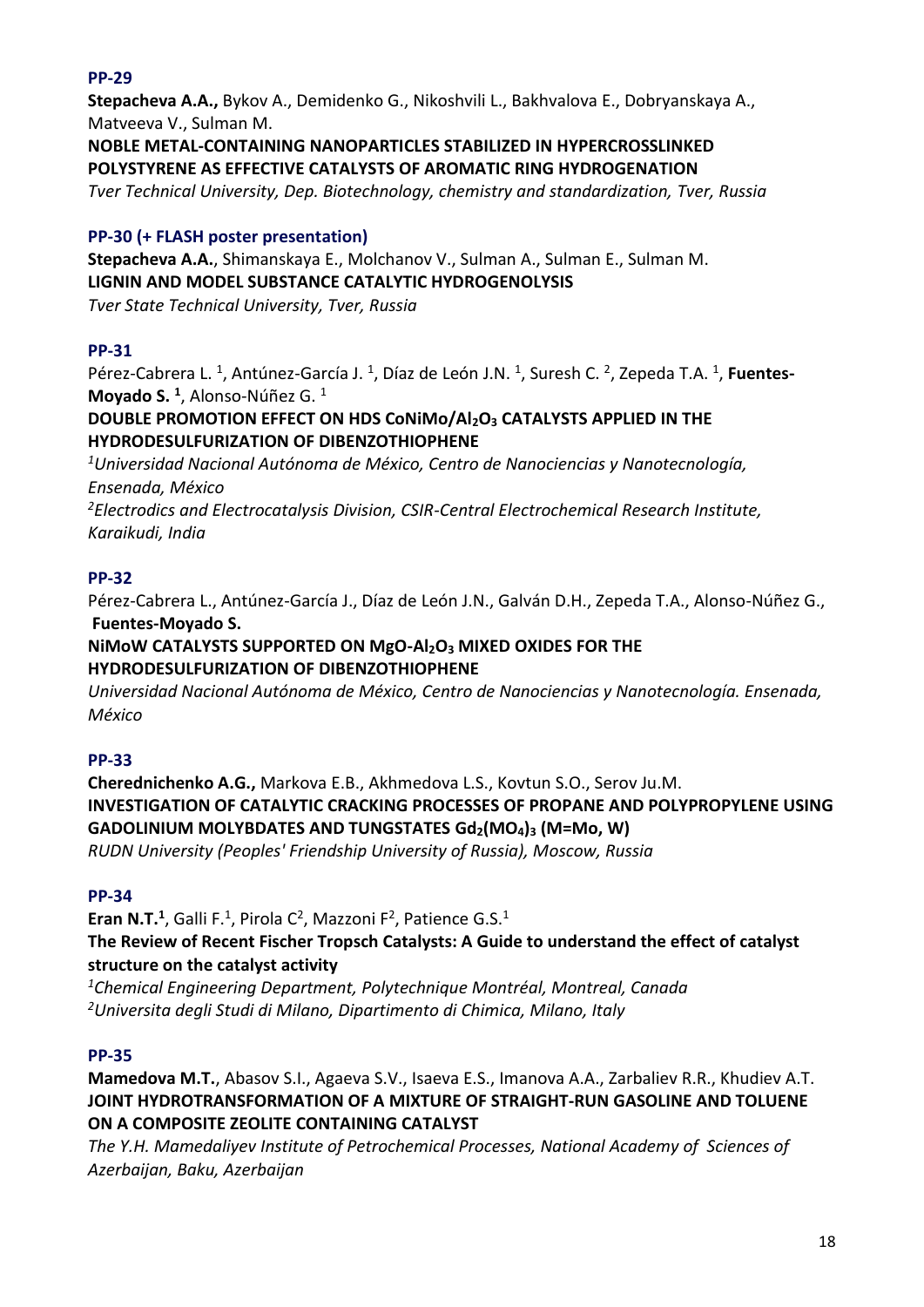# **PP-36**

**Mamedova M.T**., Abasov S.I., Agaeva S.B., Iskenderova A.A., Nasibova A.R., Nasirova F.M., Chalabova K.S.

#### **JOINT CONVERSION OF STRAIGHT-RUN GASOLINE AND PROPANE-BUTANE FRACTION ON ZEOLITE CONTAINING COMPOSITE CATALYSTS**

*The Y.H. Mamedaliyev Institute of Petrochemical Processes, National Academy of Sciences of Azerbaijan, Baku, Azerbaijan*

# **PP-37**

Yunusov M.P.<sup>1</sup>, **Nasullaev Kh.A.<sup>1,2</sup>**, Djalalova Sh.B.<sup>1</sup>, Gulomov Sh.T.<sup>1</sup>, Sultanov A.P.<sup>1</sup> **STUDY OF ZEOLITE SORBENTS SYNTHESIZED BASED ON LOCAL KAOLIN**

*<sup>1</sup>UzKFITI, Tashkent, Uzbekistan <sup>2</sup>National University of Uzbekistan named after M. Ulugbek, Tashkent, Uzbekistan*

# **PP-38**

Yunusov M.P.<sup>1</sup>, **Nasullaev Kh.A.<sup>1,2</sup>, G**ulomov Sh.T.<sup>1</sup>, Turdieva D.P.<sup>1</sup>, Abduraxmanova I.S.<sup>3</sup>, Rahimjanov B.B.<sup>3</sup>

## **OPTIMIZATION OF THE SYNTHESIS TECHNOLOGY OF HIGHLY DISPERSED ALUMINUM HYDROXIDE USING VARIOUS REAGENTS**

*<sup>1</sup>UzKFITI, Tashkent, Uzbekistan*

*<sup>2</sup>National University of Uzbekistan named after M. Ulugbek, Tashkent, Uzbekistan <sup>3</sup>TChTI, Tashkent, Uzbekistan*

# **PP-39**

Gubaydullin I.M.<sup>1,2</sup>, Koledina K.F.<sup>1,2</sup>, Zaynullin R.Z.<sup>2</sup>, Koledin S.N.<sup>2</sup> **MATHEMATICAL MODELING OF KINETICS OF GASOLINE CATALYTIC REFORMING** *1 Institute of Petrochemistry and Catalysis RAS, Ufa, Russia <sup>2</sup>Ufa State Petroleum Technological University, Ufa, Russia*

#### **PP-40**

Koledina K.F.1,2 , **Gubaydullin I.M.1,2**, Koledin S.N.<sup>2</sup> **MULTI-CRITERIAL OPTIMIZATION OF A HETEROGENEOUS CATALYTIC REACTION** *1 Institute of Petrochemistry and Catalysis RAS, Ufa, Russia <sup>2</sup>Ufa State Petroleum Technological University, Ufa, Russia*

#### **PP-41**

**Kondrasheva N.K.**, Konoplin R.R., Kondrashev D.O., Parfenova L.V., Shaidulina A.A. **PUT INTO INDUSTRIAL PRODUCTION DIFFICULTIES OF NOVEL EFFECTIVE HYDRODESULFURIZATION-CATALYSTS IN RUSSIAN FEDERATION** *Saint-Petersburg Mining University, Saint Petersburg, Russia*